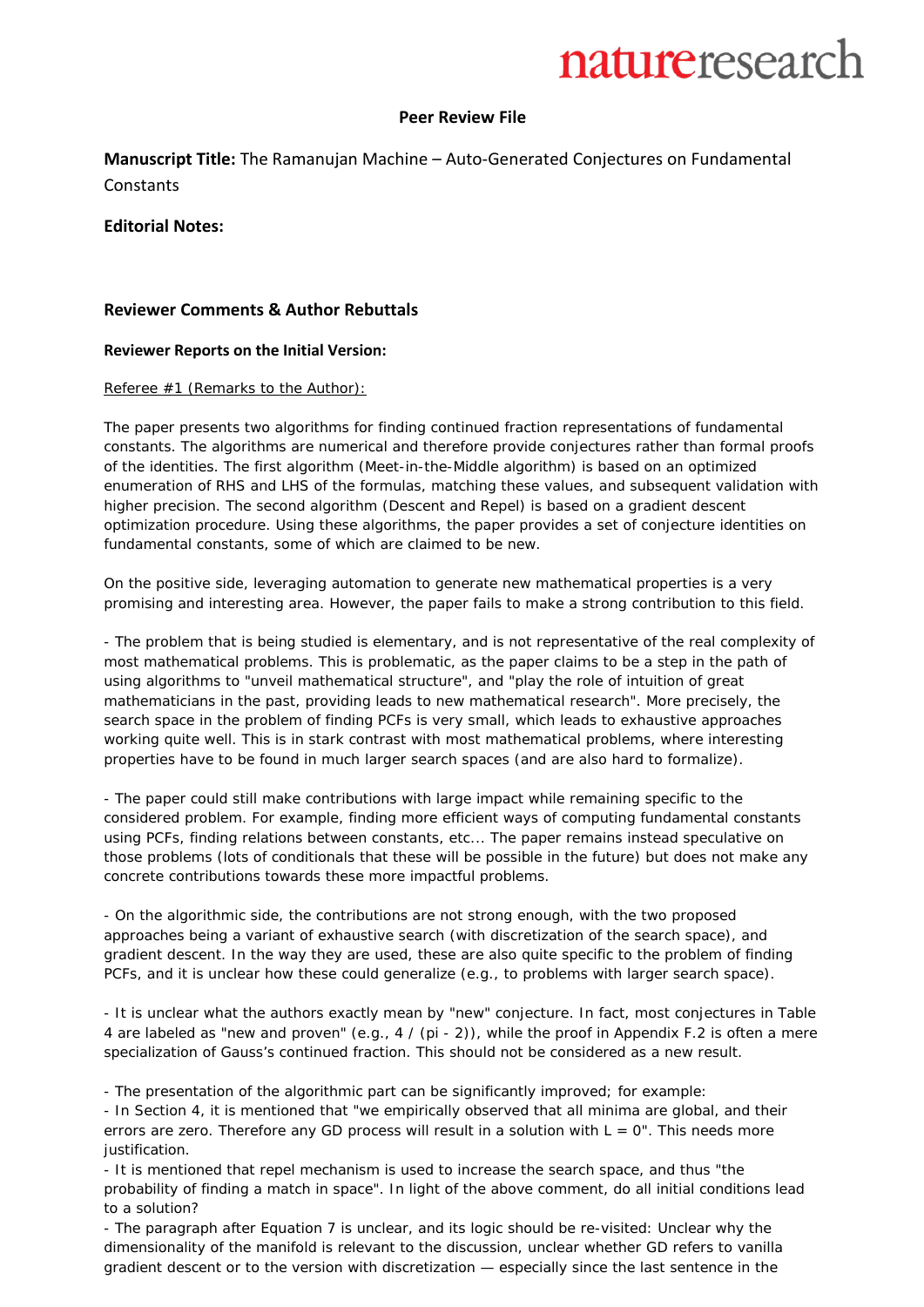paragraph infers a property on the problem with integer constraints.

- What are x and y axes in Figure 4.

- Motivation of Descent and repel. It is mentioned that MITM-RF is not "scalable" — mention more explicitly to which parameters it is desired to scale up.

Referee #2 (Remarks to the Author):

Dear Editors,

I read the submission

"The Ramanujan Machine: Automatically Generated Conjectures on Fundamental Constants" By: Raayoni et al MS: 2020-04-07825

with great interest.

The paper attempts to generate new identities, specifically polynomial continued fractions, by generating large sets of potential candidates and then using a gradient-descent optimization to zoom in "correct" ones by checking to hundreds of digits of precision.

Consequently, many correct expressions are found, and impressively, new conjectures have been raised, some of which have been proven since the appearance of the paper on ArXiv and several more still open.

As stated in the appendix and the conclusions, this exercise has prompted an interactive website (in the spirit of PolyMath, GIMP, etc,) www.RamanujanMachine.com

that has inspired the mathematics community to prove some of the new conjectures.

I am very sympathetic to this experimental approach to mathematics using the best resources of today: computer algebra and machine-learning.

I therefore recommend the article for publication in Nature subject to the following revisions:

- It would be good to include a discussion on why PCFs are chosen (out of the myriad of possible mathematical structures) for the experimentation and why this is a perfectly adapted problem to their philosophy. An excellent summary of the subject is

Bowman and J. Mc Laughlin, Polynomial continued fractions, Acta Arithmetica, 103(4) (2002), 329– 342

and should be cited.

- In Sec 2 for Related Works, it might be worth citing explorations in supervised and unsupervised machine-learning (very much in the spirit of this paper in attempting to find structure and generate new conjectures, and not in the style of ATP) have been applied to study of the physical laws

"Discovering Physical Concepts with Neural Networks",

Raban Iten et al, PHYSICAL REVIEW LETTERS 124, 010508 (2020);

"Deep-Learning the Landscape", by Y.-H. He https://arxiv.org/abs/1706.02714, Phys.Lett.B 774 (2017) 564-568

and number theory

"Machine Learning meets Number Theory: The Data Science of Birch- Swinnerton-Dyer", L. Alessandretti, A. Baronchelli, Y.-H. He https://arxiv.org/abs/1911.02008

- Eq (5): Can the author give a brief account of the type (or full list) of the polynomials \alpha, \beta, \gamma, \delta as well as the function f\_i (e.g. what does i index? how many such function are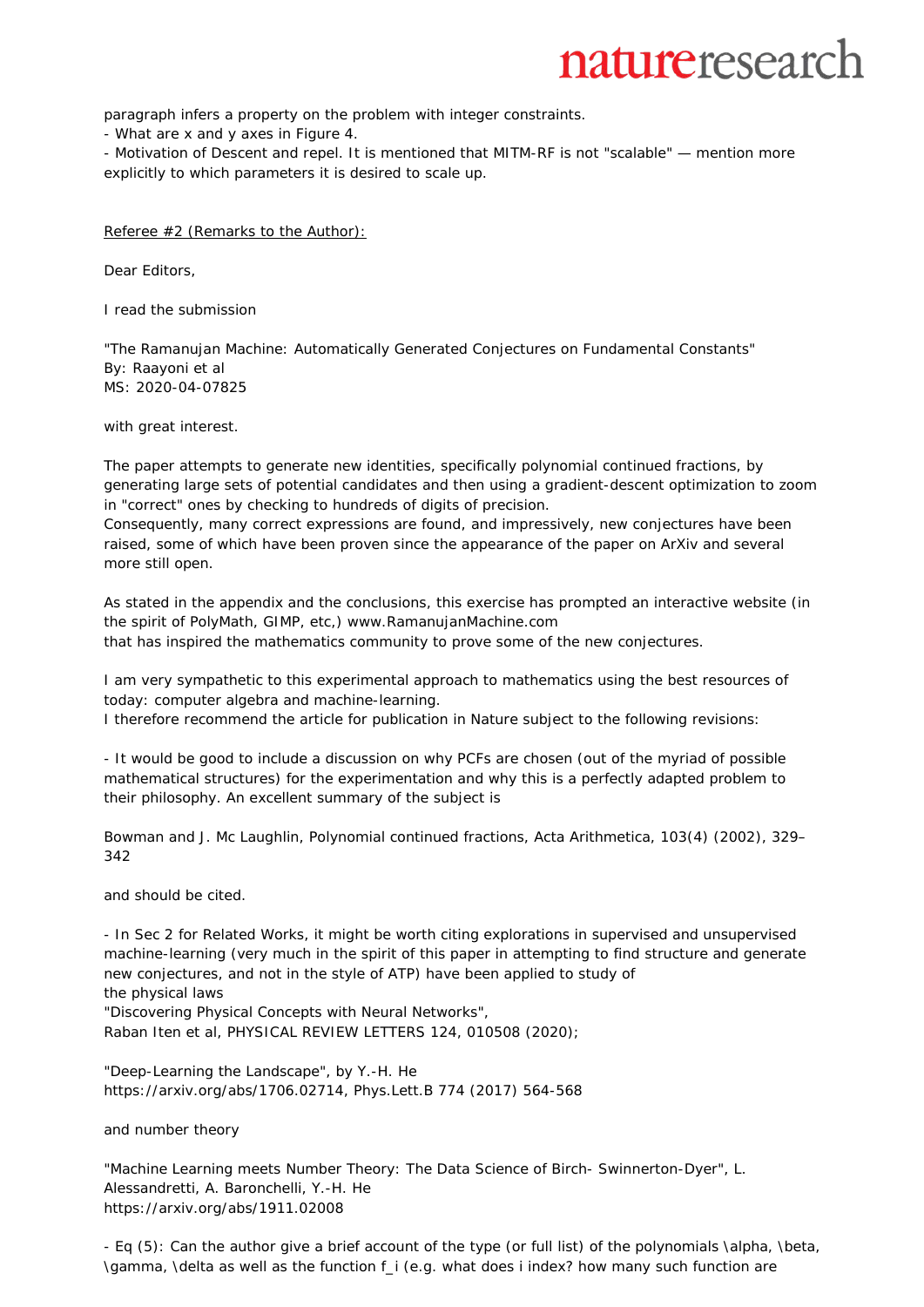## naturereseard

tried?) that was used in the search? How exhaustive was it? Also, please present an idea of the running time and on what machine.

- Could the authors comment on the success of generating PCFs for algebraic (e.g. Golden ratio) versus transcendental constants (e.g. Pi); do they differ? This would be substantial interest to the number theory community.

- The Descent&Repel algorithm needs to be clarified (very much line with the comment above) \* Move the comment about the variables to be optimized coming from \alpha, \beta, \gamma, \delta, as coefficients in these polynomials to just below Eq (7), before saying there are d of these. What is the typical number of d? i.e., what are the degrees of the polynomials considered? Presumably, Fig 4, where  $d = 2$ , is only a schematic illustration.

\* Why does repulsion help? i.e., why shouldn't one consider integer solutions to the coefficients which are close together in solution space?

\* Write the integer-round loss function along side with {\cal L} and explain how the 2 are used alternatingly

\* in step 1 of the algorithm, what is x\_t? presumably \mu is step size and x\_t denote the d variables and L is script-L?

\* In Fig 4, the colour-legend needs to be explained. Why is there no red? Which Log-error is used? the integer-round one or the one in Eq 7. What are (x,y) ?

- A scope of the constants used in the search algorithm (LHS of Eq 5) should be listed explicitly, i.e., which constants (pi, e, Catalan, etc) have been searched, and which have produced good hits. This is particularly relevant to Table 2. Are there any in table which did get a hit and thus a conjecture?

- Small typographical errors such as:

- \* All equations and footnotes (e.g. footnote 5) need to be punctuated;
- \* The quotation marks are all wrongly type-set; make sure to use
- ` instead of ' for the beginning of the quote in LaTeX.
- \* Top left box of Figure 2, is that supposed to be PCF?

#### Referee #3 (Remarks to the Author):

A. This is a seminal paper describing two very efficient algorithms to generate intriguing conjectures with far-reaching potential applications.

B. While the LLL and PSQL were used in an ad hoc way before, the systematic and unified approach described here is very novel and significant.

C. Very valid and the authors share all their ample data and output in their web-site for the benefit of the mathematical world.

D. Since this is mathematics, the standards are much higher than in the physical scientist, and all their conjectures are virtually certain, even those still awaiting a formal proof.

#### E. Perfect

F. The references should be carefully copy-edited.

e.g. (put please check everything)

Ref. 18: the authors' names are reversed and they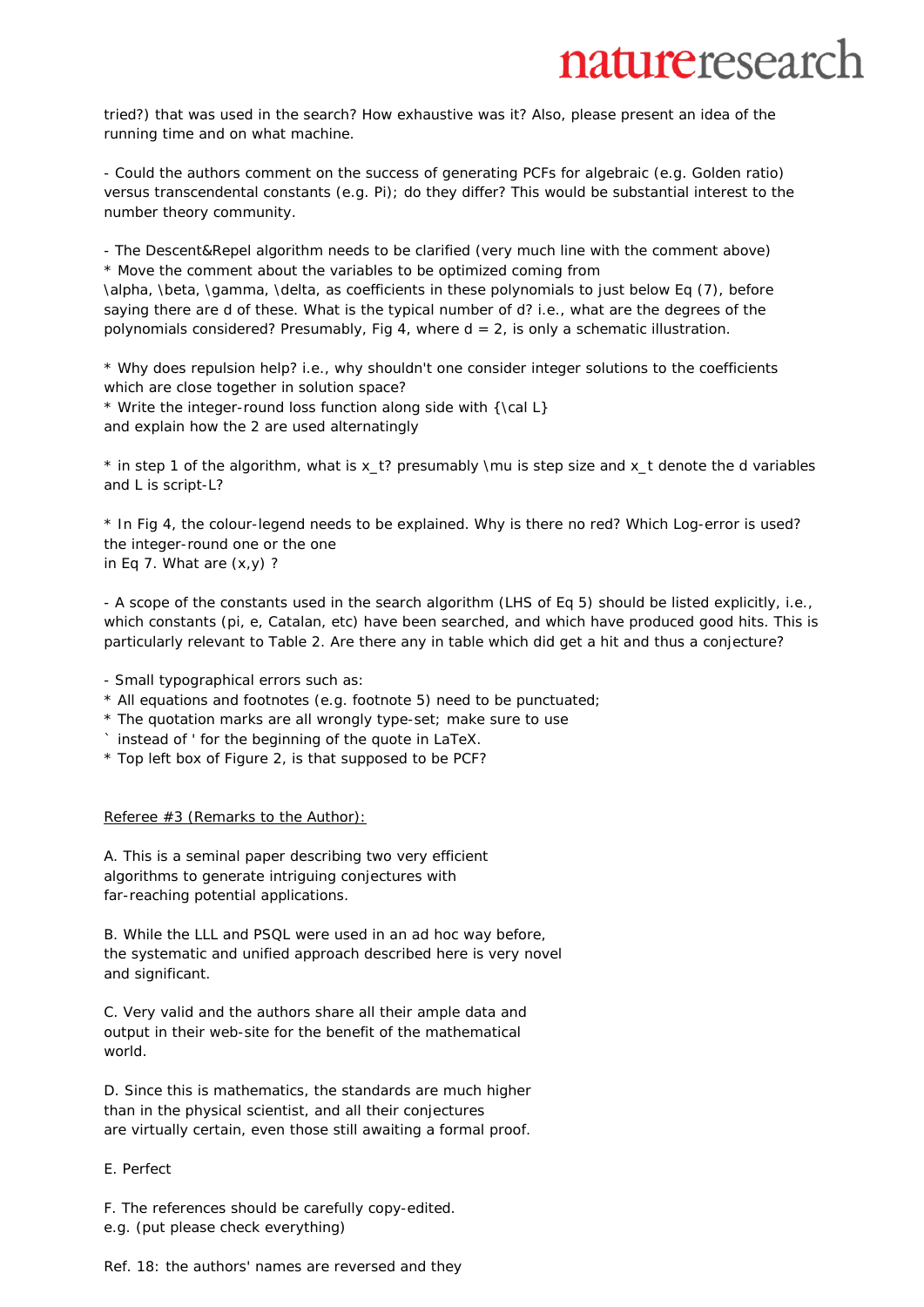should include first names (or at least first initial)

Ref. 20: A=b -> A=B

Ref. 45: ditto (and also the title is wrong)

Ref. 60: ditto

G. See above, otherwise perfect

H. Very well-written, lucid, and engaging. A true tour-de-forice

#### **Author Rebuttals to Initial Comments:**

## *Referee #1* (Remarks to the Author):

#### **The referee wrote-**

The paper presents two algorithms for finding continued fraction representations of fundamental constants. The algorithms are numerical and therefore provide conjectures rather than formal proofs of the identities. The first algorithm (Meet-in-the-Middle algorithm) is based on an optimized enumeration of RHS and LHS of the formulas, matching these values, and subsequent validation with higher precision. The second algorithm (Descent and Repel) is based on a gradient descent optimization procedure. Using these algorithms, the paper provides a set of conjecture identities on fundamental constants, some of which are claimed to be new.

On the positive side, leveraging automation to generate new mathematical properties is a very promising and interesting area.

#### **Reply-**

We thank the referee for highlighting some of the novelty of our work and finding it promising.

#### **The referee wrote-**

However, the paper fails to make a strong contribution to this field.

## **Reply-**

While we value the response and input, we respectfully disagree regarding the contributions of the previous version of the manuscript to the field. Our manuscript provided new formulas that were previously unknown, and whose origin (in terms of the mathematical structure they result from) is yet to be understood. These formulas include representations of the Catalan's constant and Apéry's constant presented in Table 5.

Some of the conjectures we found with the algorithms have led to new mathematical research, as shown, for example, in [\[arXiv:2004.00090\]](https://arxiv.org/abs/2004.00090v3) by [Dougherty-Bliss](https://arxiv.org/search/math?searchtype=author&query=Dougherty-Bliss%2C%2BR) and [Zeilberger.](https://arxiv.org/search/math?searchtype=author&query=Zeilberger%2C%2BD) They developed our formulas into generalized expressions with richer mathematical structure and also presented proofs for these expressions.

Having said that, we also very much understand the referee's point of view. The previous version of our manuscript was not written with the goal of emphasizing specific contributions to mathematics. It was more focused on the concept of automated conjecturing, and automatic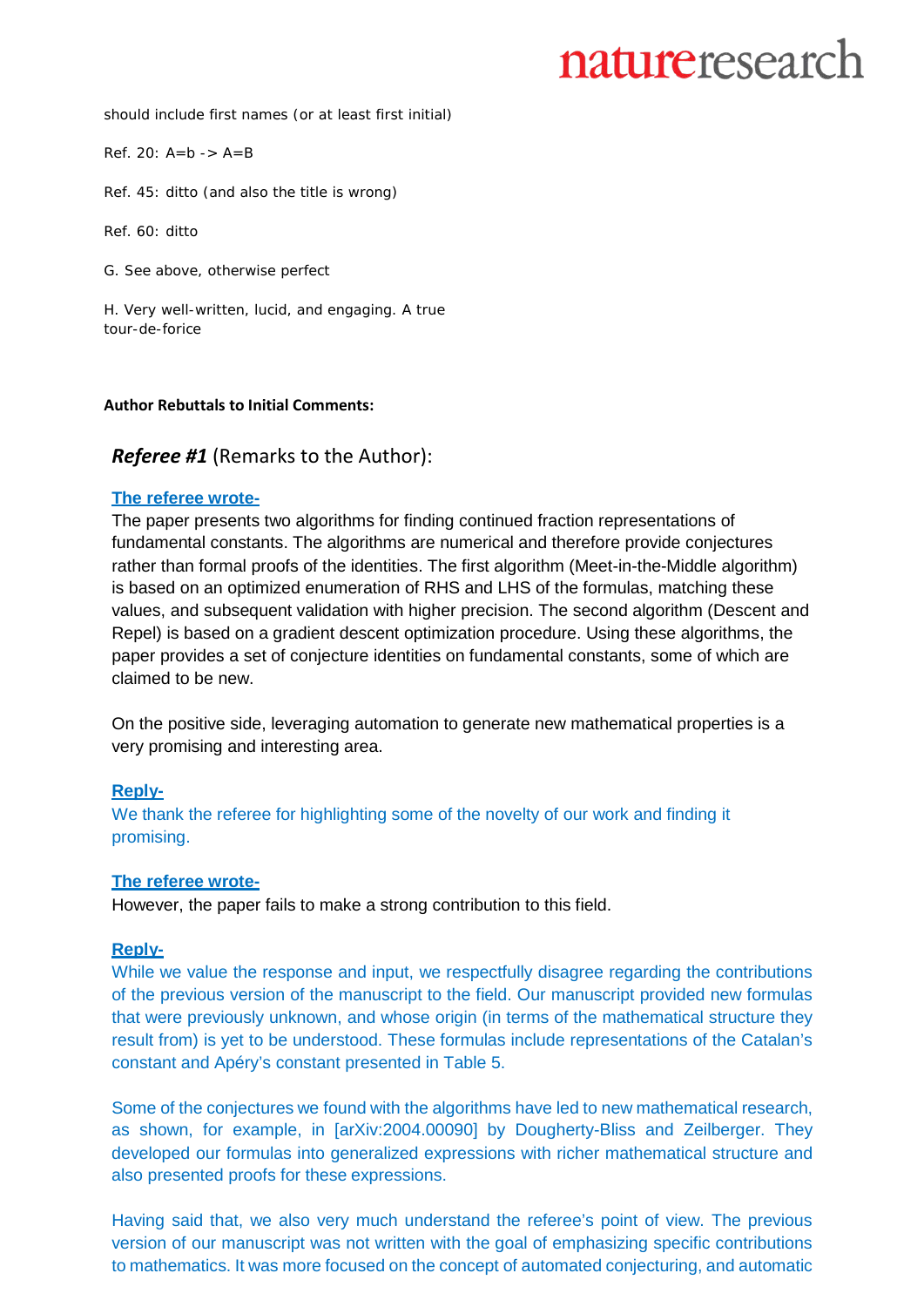generation of fundamental constant representations.

Therefore, we updated the manuscript with two significant additions, which both focus on demonstrating specific contributions to mathematics. The most important new result added in the manuscript was inspired by the referee's suggestion to pursue new efficient ways of computing fundamental constants. In fact, we have found a continued fraction representation of the Catalan constant that manages to beat the current record for efficient computation. This new result is explained in further detail below, alongside a comparison to the relevant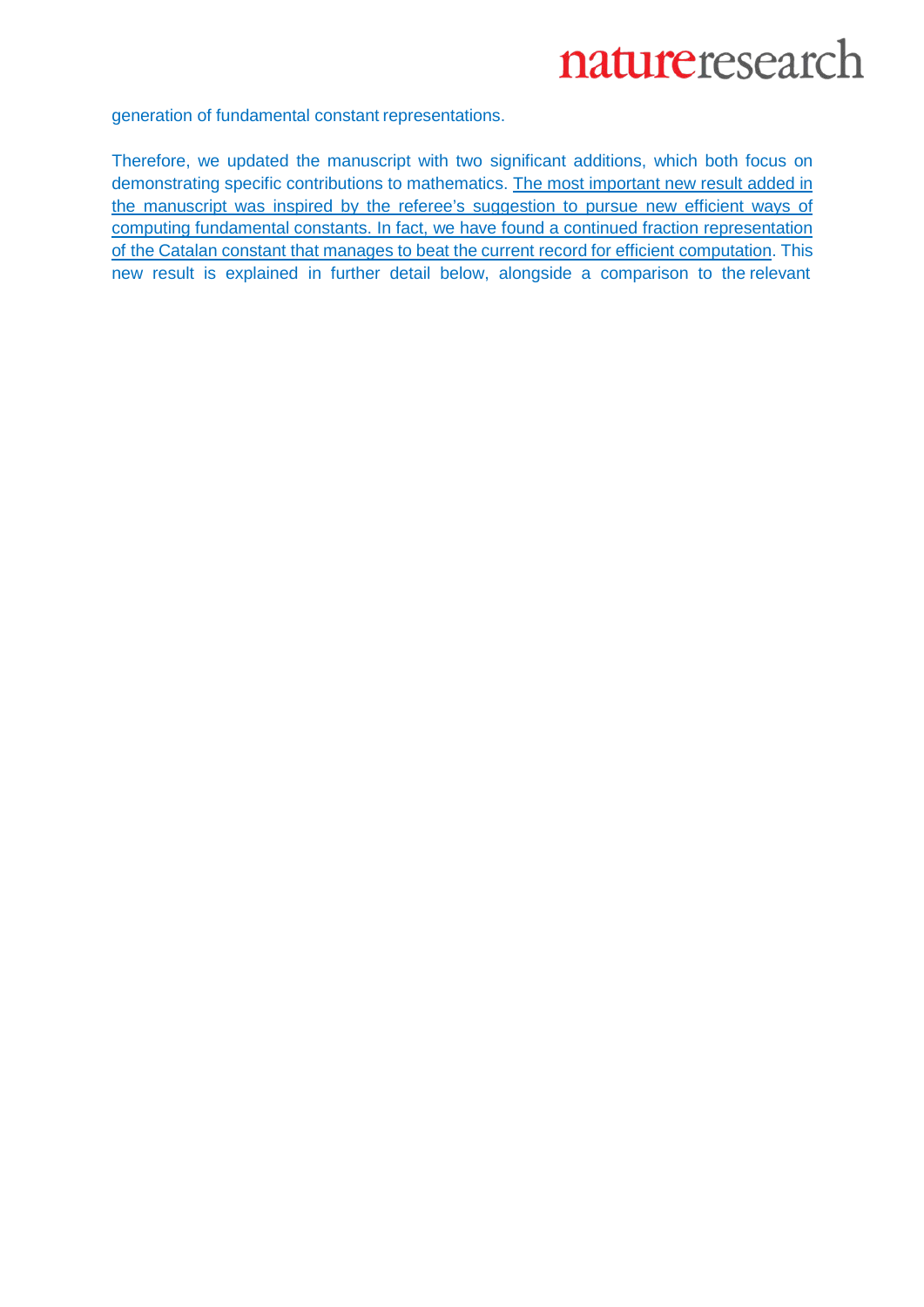literature. There is also a new section in the main text, a new section in the appendix, and a new figure - all explained below.

We believe that our manuscript is made stronger and better with the newly added resultsand are grateful to the referee for the comments and suggestions (especially for the direction to find more efficient ways of computing fundamental constants, which we did not consider before the review). By showing new specific contributions to the computation of the Catalan constant and its irrationality measure, we are now able to better showcase the cycle that we discuss in this work: from automatic conjecturing - providing human researchers with new leads for research - to substantially assisting in making research advancements.

We thank the referee for all the comments that helped us to improve our manuscript. A pointby-point response is provided below.

#### **The referee wrote-**

- The problem that is being studied is elementary, and is not representative of the real complexity of most mathematical problems. This is problematic, as the paper claims to be a step in the path of using algorithms to "unveil mathematical structure", and "play the role of intuition of great mathematicians in the past, providing leads to new mathematical research". More precisely, the search space in the problem of finding PCFs is very small, which leads to exhaustive approaches working quite well. This is in stark contrast with most mathematical problems, where interesting properties have to be found in much larger search spaces (and are also hard to formalize).

### **Reply-**

The search space of PCFs is, actually, quite large in terms of the wide areas of mathematics it can cover and the many special functions it connects to. Most special functions that are ubiquitous in so many fields have PCF representations - these include all trigonometric functions, exponentials, Bessel functions, generalized hypergeometric functions, the Riemann zeta function, and many other important functions such as erf and log. Moreover, any infinite sum can be converted into a continued fraction, while the other direction is not true as many PCFs that cannot be written as infinite sums (we now provide examples of both cases in Appendix Section G, and discuss them in the new Section 5.3 of the main text).

We are not the first ones to notice the importance of PCFs in this respect. See, for example, the reference on PCFs suggested by Referee #2 [Bowman and Mc Laughlin, Polynomial continued fractions, Acta Arithmetica, 103, 329 (2002), our new reference 16]. Referee #2 also mentions that PCFs are a good fit "for the experimentation and why this is a perfectly adapted problem to their philosophy."

Thanks to the suggestions and comments of the referees, we revised the introduction to better motivate the exploration of PCFs. (we also revised Appendix Section C to point to open questions in this area related to our findings).

From a computational point of view, PCFs have a cardinality of Aleph0, and it is thus possible to enumerate over them, which makes them a good starting point for our approach. So in that sense, PCFs strike a good balance to serve as a proof-of-concept, being a countable space, yet wide enough to catch many of the interesting mathematical objects.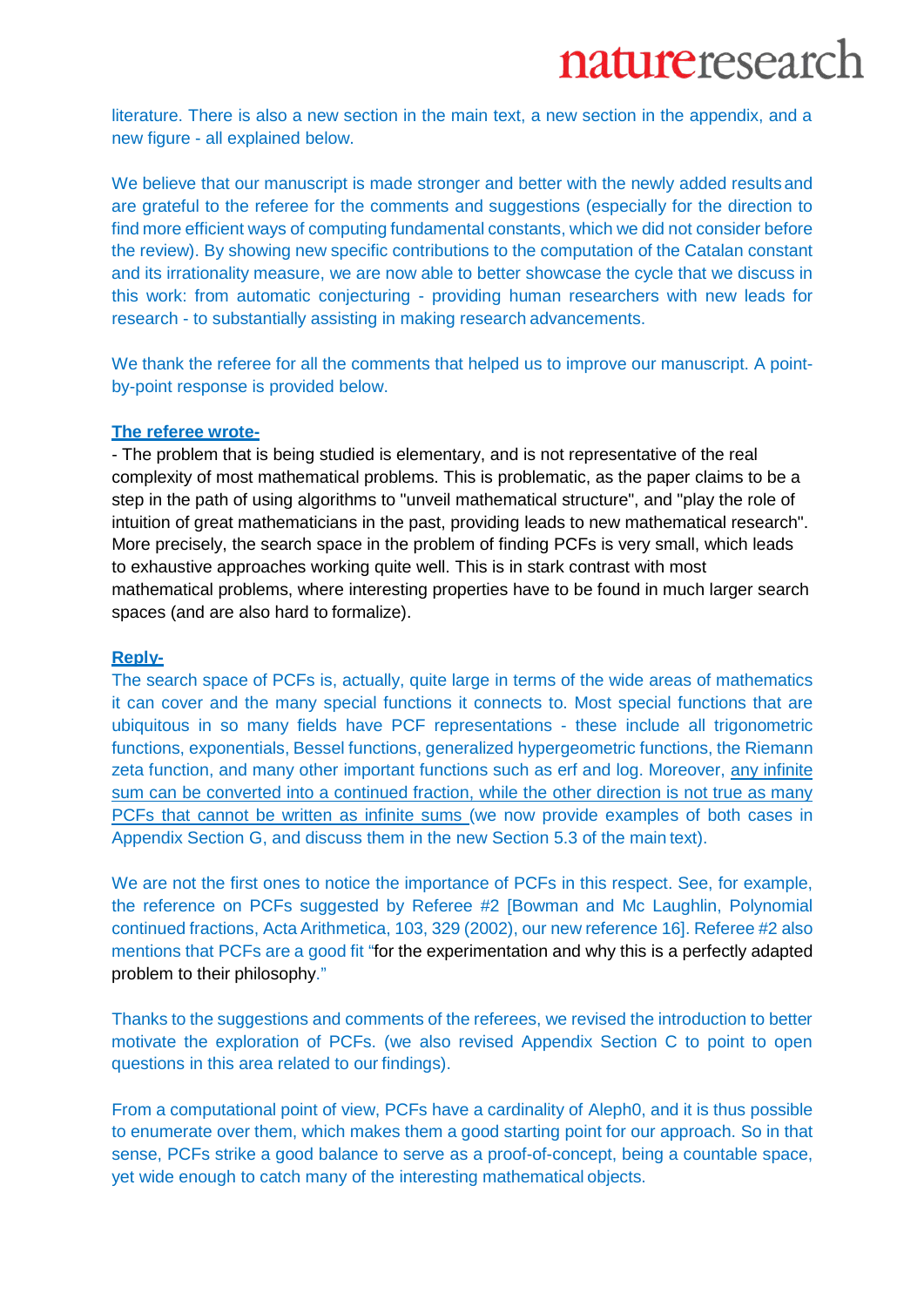Having said the above, it is also worthy to note that although the results we bring are of PCFs, our algorithms are not restricted to a single structure. In fact, the algorithms we share online are designed to enable using any mathematical structure that can be represented in a parameterized and countable sequential manner. For instance, in the MITM-RF algorithm, we wrote the code implementing the LHS so that it can be chosen to be any parametric function (with a countable parameter space). Moreover, our MITM-RF algorithm now supports using any parametric function to generate the sequences of the continued fractions (this is a more complicated change to the code in comparison with the LHS, and enables searches of structures beyond PCFs). The same MITM-RF strategy also works with other countable mathematical structures that are not related to continued fractions at all.

We revised the section on the MITM-RF algorithm to explain these options in the algorithm.

#### **The referee wrote-**

- The paper could still make contributions with large impact while remaining specific to the considered problem. For example, finding more efficient ways of computing fundamental constants using PCFs, finding relations between constants, etc... The paper remains instead speculative on those problems (lots of conditionals that these will be possible in the future) but does not make any concrete contributions towards these more impactful problems.

#### **Reply-**

We thank the referee for his/her remarks and suggestions. This comment by the referee has helped us to significantly improve the outlook and prospects that our manuscript presents, and we are grateful for that.

Following this comment, we investigated how our results compare to existing methods of efficient computation of fundamental constants. As a result, we are glad to say that we found new PCF formulas of Catalan's constant that surpass the best records in two problems:

(1) The efficiency of formulas that compute the Catalan constant is defined by the number of digits found per term, normalized by the polynomial degree used in multiplications during the computation of each term (this normalization relates to the computation time of each such term). This definition is relevant for the efficiency of the state-of-the-art algorithms for the Catalan constant and other constants, as can be seen implemented in the y-cruncher project [new reference 72]. The record normalized rate was achieved in a formula by Pilehrood [new reference 70]. We found several PCFs that beat this record and present them in a new figure (Fig. 5a), and in Tables 7 and 8 in the new Appendix Section G.

(2) While the previous result is interesting from a computational point of view, a more fundamental mathematical definition of computation efficiency is related to the Diophantine approximation of a number. There, the goal is finding the rational number with the smallest denominator of any required precision. The relation between the size of the denominator and the acquired precision is given by the Liouville–Roth approximation exponent that is used as a measure of irrationality of a fundamental constant.

Specifically, for each constant  $X$ , the approximation exponent is defined as the largest constant  $\mu$  for which there exists a converging sequence of rational numbers  $\frac{p}{q}$ satisfying

 $|X - \frac{p}{-}| < q^{-\mu}.$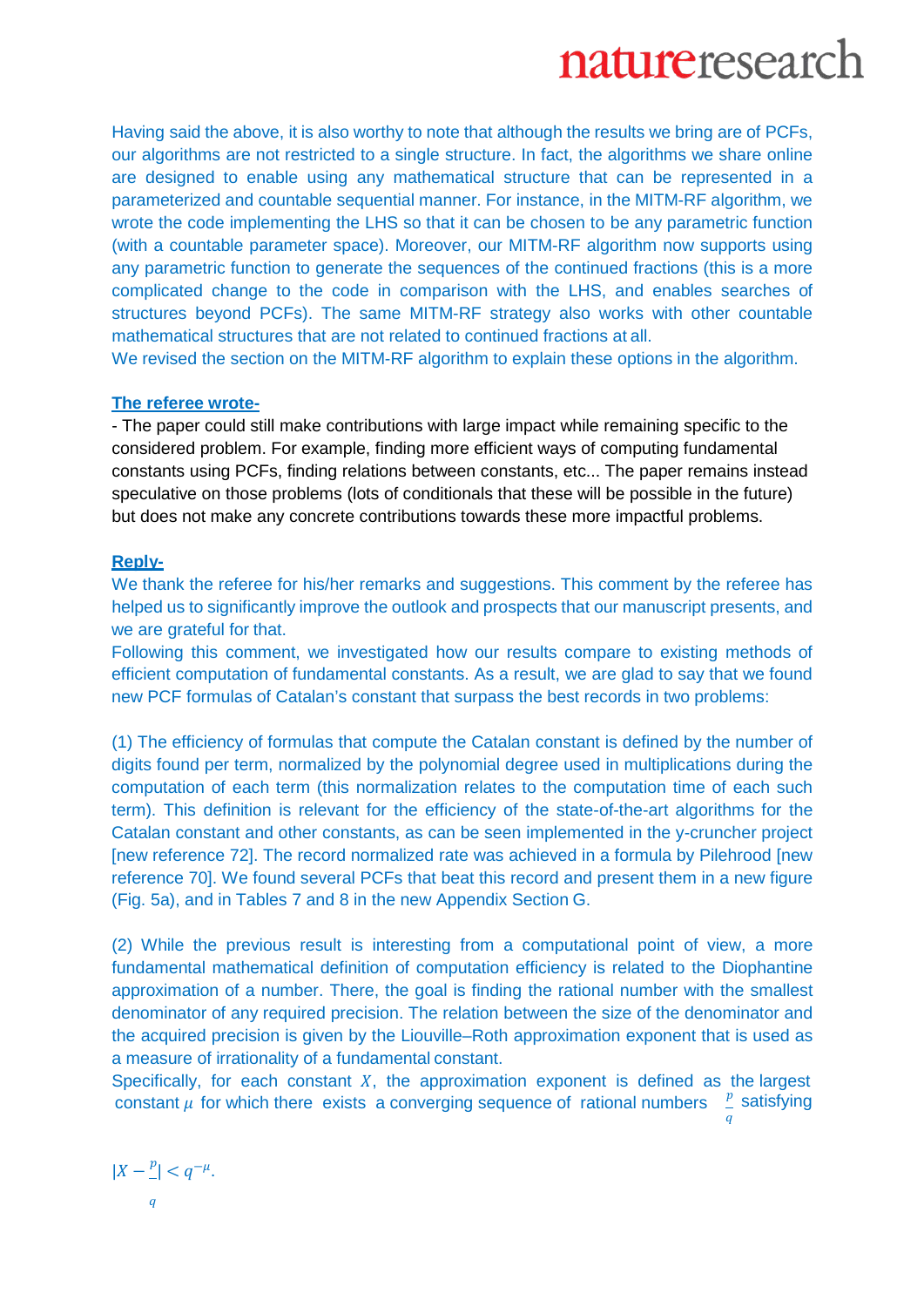The logic in this definition is to find the most "efficient" series of rational numbers  $_{-}^{p}$  that  $\boldsymbol{q}$ 

converges to the constant. Here "efficient" means finding the rational number with the smallest possible denominator  $q$  for any required precision of computing the constant  $X$ . The smaller the denominator relative to the precision, the larger  $\mu$  is going to be. The record value of  $\mu$  for the Catalan constant was ~0.524, found in a 2003 paper [reference 11] and proven in 2016 [new reference 78]. The 2016 paper also presented a conjecture for a larger  $\mu$  of ~0.554. We found a PCF that surpasses this record, finding  $\mu$ ~0.567 (the comparison is presented in the new **Fig. 5b).** This PCF is presented in Table 8 row 5 and sets the new record for the approximation exponent of the Catalan constant by an explicit series.

The above results are covered in greater detail in the updated manuscript in the new Section 5.3.

To summarize the changes about efficient calculations of the Catalan constant, we would like to say that this investigation, which resulted from the referee's suggestion, clearly strengthens the impact of our manuscript. This comment led to improvements in several aspects of our manuscript, and we are grateful to the referee for it.

We find these results very exciting and hope the referee will also share our excitement.

## Additional info about the underlying mathematical structure

Although it is not the focus of our work, it is interesting to explain the underlying structure that enabled finding the (complicated) PCFs that achieve the record results. Our MITM-RF algorithm found several new PCF results for the Catalan constant (Table 5) that we managed to generalize to an infinite family of PCFs. We found that the PCFs in this family are related through a lattice structure of path-invariant matrices [such path-invariant matrices were first used for other applications by Bill Gosper in unpublished work; generalizing the algebra of Wilf–Zeilberger pairs]. The lattice structure that we found from this generalization enabled us to reduce the space of enumeration in the MITM-RF algorithm and construct specialized PCFs that achieved faster convergence rates and the record result for the approximation exponent (as shown in Figs. 5a&b). Such results are exciting in the context of our work because they demonstrate how the computer-based approach can lead to complicated results that may be difficult to address without computer algorithms (see in Table 8 the polynomials of order >20 with coefficients of >30 digits). These complicated PCFs are precisely the ones that contribute to research on the computation of the Catalan constant and its Diophantine approximation. While the underlying algebraic structure is not the focus of our work, if the referee recommends doing so, we can further elaborate on it in the manuscript.

#### Another specific contribution to mathematics

Apart from the new contribution that we mentioned above, we also completely revised Section 5.1 (Correspondence with the Mathematical Community) to discuss a new idea by the Zeilberger group that followed from our work and was recently put on arXiv [now our reference 20 -- the direct link is [arxiv.org/abs/2004.00090 -](https://arxiv.org/abs/2004.00090)- most recent update on arXiv from May 26]. The work by Zeilberger shows a beautiful example of the contribution our work already started having. This work also explicitly cites our manuscript as the inspiration - citing from their paper: "Inspired by the recent pioneering work, dubbed "The Ramanujan Machine" by Raayoni et al. [6], we (automatically) [rigorously] prove some of their conjectures regarding the exact values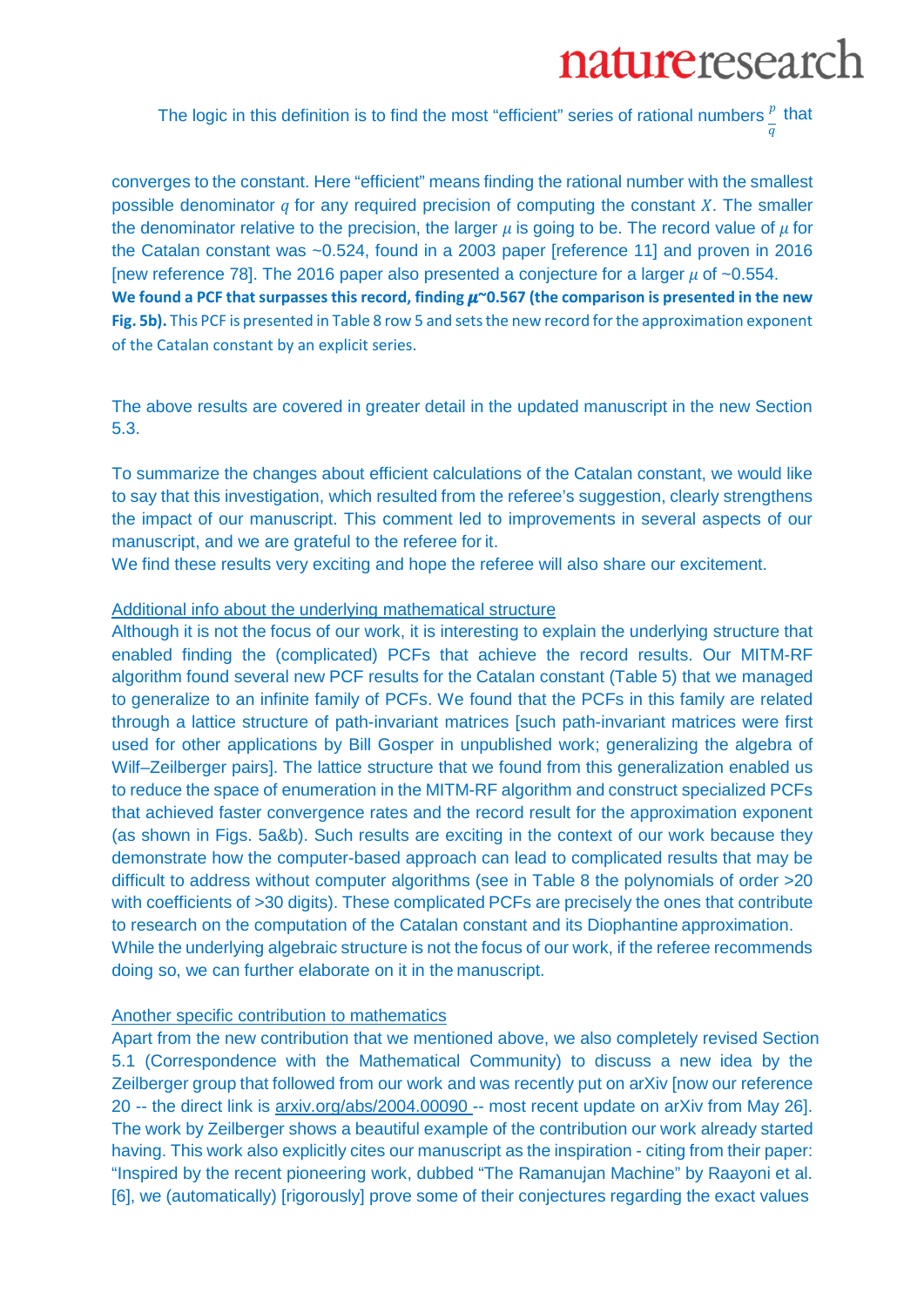## naturereseard

of some specific infinite continued fractions, and generalize them to evaluate infinite families …"

To summarize the response to this comment, we copy part of the new Section 5.1 here: "… A very recent example of this successful correspondence is the work done by Zeilberger's group [19], generalizing and proving part of the conjectures that appeared in the earlier arXiv version of our work [64] (see Appendix Section F.3). This new contribution that appeared as a consequence of our algorithms succeeded not only in proving part of our results, but also in creating infinite families of new conjectures through a new algorithm. Their method provides the proof as an inherent part of the discovery, thus the results are actually corollaries rather than conjectures. Therefore, [19] can be viewed as a successful case study of algorithms that combine ACG and ATP.

Such algorithms are important also because they complement automatic conjecturing methods, which discover formulas that still need a proof. Once proven by algorithms, the formulas can be automatically taken and used to enrich the modern "integral books" (such as Maple or Wolfram Mathematica) to assist further research efforts. Such an example from their paper is the elegant formula

... A wide range of such identities is likely to come in handy in future approaches for different math problems, especially ones in adjacent fields (e.g., proving irrationality of zeta function values [16]). At the moment, the generalization of the results in [19] to an infinite class is done by human researchers. However, these generalizations are now being further automatedand extended. This process provides an elegant example of the symbiosis between computergenerated mathematics and human-generated mathematics."

We are grateful to the referee for impelling us to sharpen the novelty of our work.

## **The referee wrote-**

- On the algorithmic side, the contributions are not strong enough, with the two proposed approaches being a variant of exhaustive search (with discretization of the search space), and gradient descent. In the way they are used, these are also quite specific to the problem of finding PCFs, and it is unclear how these could generalize (e.g., to problems with larger search space).

## **Reply-**

We thank the referee for this comment. While the algorithms themselves are based on wellknown approaches, it is their application in a new field that is the most exciting aspect of our work. Specifically, our work is the first to use a meet-in-the-middle algorithm for an application in number theory to the best of our knowledge. It is also the first usage of any gradient descenttype algorithm in this field.

With that said, we understand the referee's point of view and made several improvements in the algorithms and their presentation in the revised manuscript:

(1) It is possible to reformulate and present the LHS and the sequences inside the continued fractions as general parametric functions (enumerating over parameters) instead of just the special case of polynomials. The code infrastructure supports it, with the aim of expanding our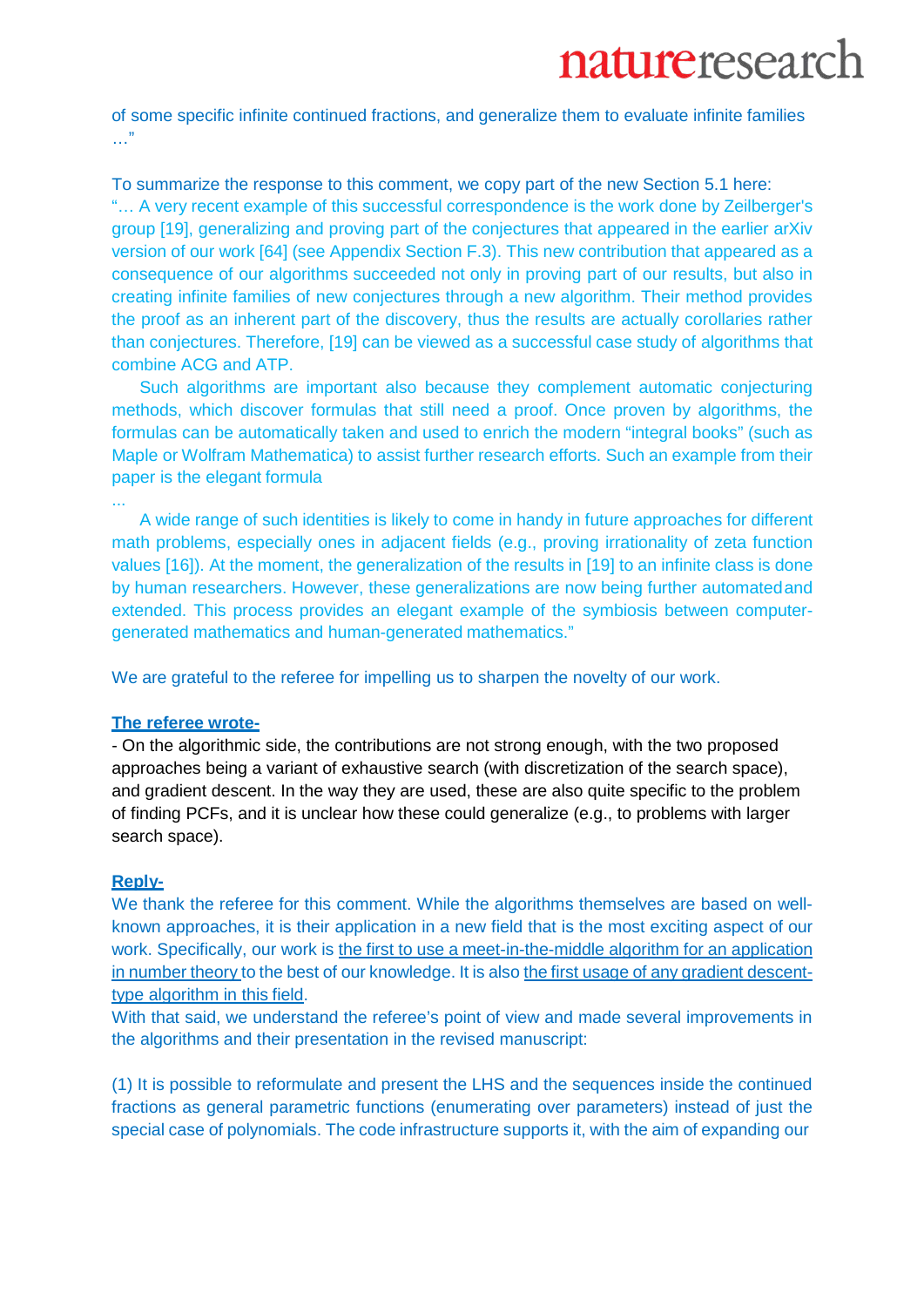search to other structures as well. Looking at the bigger picture, we do not believe it is sufficient to focus on one specific representation structure, such as PCFs, even though PCFs were initially a successful starting point for our approach. In fact, our algorithms (and code) are designed to allow using (or easily adding) any mathematical structure that can be represented in a parameterized and countable sequential manner, thus providing a flexible scheme.

(2) We improved the MITM-RF algorithm by utilizing more sophisticated data structures, which are more suited for this problem. Specifically, we now use Bloom filters instead of a regular hash-table, which drastically decreased the memory-space needed in the enumeration process. Bloom filters allow for a much lighter implementation, at the cost of some falsepositives. Since false-positives are abundant in this stage anyway (due to limited precision), it does not affect the algorithm's performance. The manuscript now describes these advancements as well in the section on MITM-RF.

(3) In addition to the two points above, we have recently developed a more sophisticated conjecturing algorithm, which utilizes a variation of the Berlekamp-Massey algorithm to identify significant patterns in expressions calculated directly from fundamental constants. Our Berleklamp-Massey-based approach is used to identify an underlying mathematical structure in the representation of a target fundamental constant. This algorithm finds a generating linearfeedback-shift-register over Galois fields. Each shift register can be translated to recurrent formulas for the parameters (e.g., covering all PCFs and cases of multiple alternating polynomials). While this last development is currently not part of the manuscript, we can consider including it if the referee sees this as a crucial aspect.

### **The referee wrote-**

- It is unclear what the authors exactly mean by "new" conjecture. In fact, most conjectures in Table 4 are labeled as "new and proven" (e.g., 4 / (pi - 2)), while the proof in Appendix F.2 is often a mere specialization of Gauss's continued fraction. This should not be considered as a new result.

## **Reply-**

We appreciate the referee's input on this matter. We would first like to emphasize that the more significant results, and indeed the ones that drove us to submit to *Nature*, are found in Table 5. While the results in Table 4 were the first to be discovered by our algorithms, they are simpler to prove, and their mathematical context is less exciting from the point of view of pure mathematics. The results in Table 5 are more interesting than the results in Table 4, and for example, part of them led to the new findings on the Catalan constant. Unlike the results in Table 3 and 4 that received suggested proofs within several weeks to a few months (from the original appearance of our work on arXiv), the results in Table 5 have not been proven yet.

To explain why the results in Table 5 are interesting and can be considered as new results we point to a relatively famous historical precedent: The discovery of an exponentially converging series for  $\zeta(3)$  led Apéry to discover a continued fraction representation that allowed him to prove its irrationality.  $\zeta(3)$  is even named the Apéry constant following this important proof. This proof created a method that was later on utilized in other problems. The results we found for the Catalan constant now go in the same direction.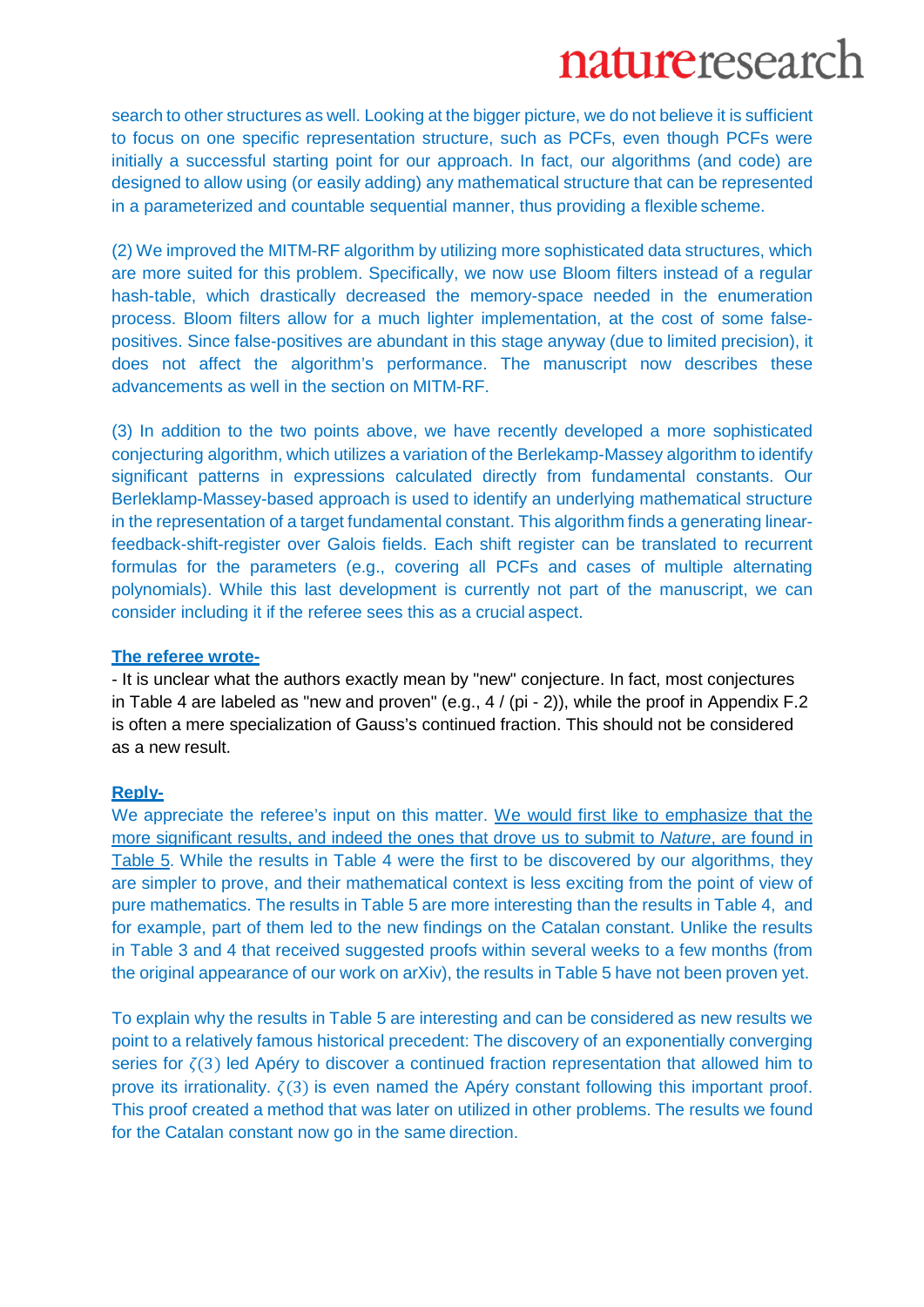A similar motivation for discovering new continued fractions is also brought in other papers. e.g., *"Such identities are intrinsically fascinating, but continuedfraction expansions have found wide applicationsin number-theoretic irrationality proofs. There is always hope that the correct continued fraction will provide a Diophantine approximation sufficiently nice to prove the irrationality of a famous constant, a la Roger Apery's proof that* (3) *isirrational".*

[reference 19 in the revised manuscript].

Regarding the labeling of results as "known" / "new and proven" / "new and unproven", we now better explain their definitions in multiple places in the text and in Appendix Section A that collects all the PCF results and sorts them. The clarified definitions given in the revised section are also copied here:

"… each individual generated result, where it can be **known**: i.e., we have found this result (or an equivalent form of it) in the literature, and therefore it serves as a proof-of-concept for the Ramanujan Machine but is not considered new. A result could also be **new and unproven**: i.e., a new conjecture found by our algorithms that we have not found in the literature. We consider it a new conjecture until proven or until an equivalent form, unknown to us at first, is found. Finally, a result can be **proven**: i.e., a result of our algorithms that was proven after the first appearance of our work on *arXiv*. We note that some of these results are easy to prove, meaning that they can be derived from known results in a relatively straightforward manner (e.g many  $\pi$  results can be derived by specific specializations of Gauss' continued fraction). We provide several such examples in the later sections of the Appendix."

To summarize the response on this comment, the results in Table 4 were called "new" in the original version of the manuscript because their representations as PCFs were not shown before in the literature. However, once discovered, these PCFs were found to be relatively easy to prove as specializations of Gauss' continued fraction (each exact specialization must be found explicitly using identities of hypergeometric functions). In contrast, this situation of being "new yet easy to prove" **is not the case** with results found in Table 5 and elsewhere in our manuscript. The results brought throughout the main text concerning  $\zeta(3)$ ,  $\pi^2$ , and Catalan's  $G$  are (to the best of our knowledge and research) not a specialization of any previously formulated identity. Therefore, we call these results "new and unproven".

## **The referee wrote-**

- The presentation of the algorithmic part can be significantly improved; for example: - In Section 4, it is mentioned that "we empirically observed that all minima are global, and their errors are zero. Therefore any GD process will result in a solution with  $L = 0$ ". This needs more justification.

## **Reply-**

We thank the referee for pointing this out. We improved the explanation in the caption and in the section on the GD process. We copy part of the improved section here: (also see the response to Referee #2 on this)

"... Solving this optimization problem with GD appears implausible since we are only satisfied with exact zero-error integer solutions. Close to zero (yet not zero) solutions are usually meaningless as mathematical conjectures.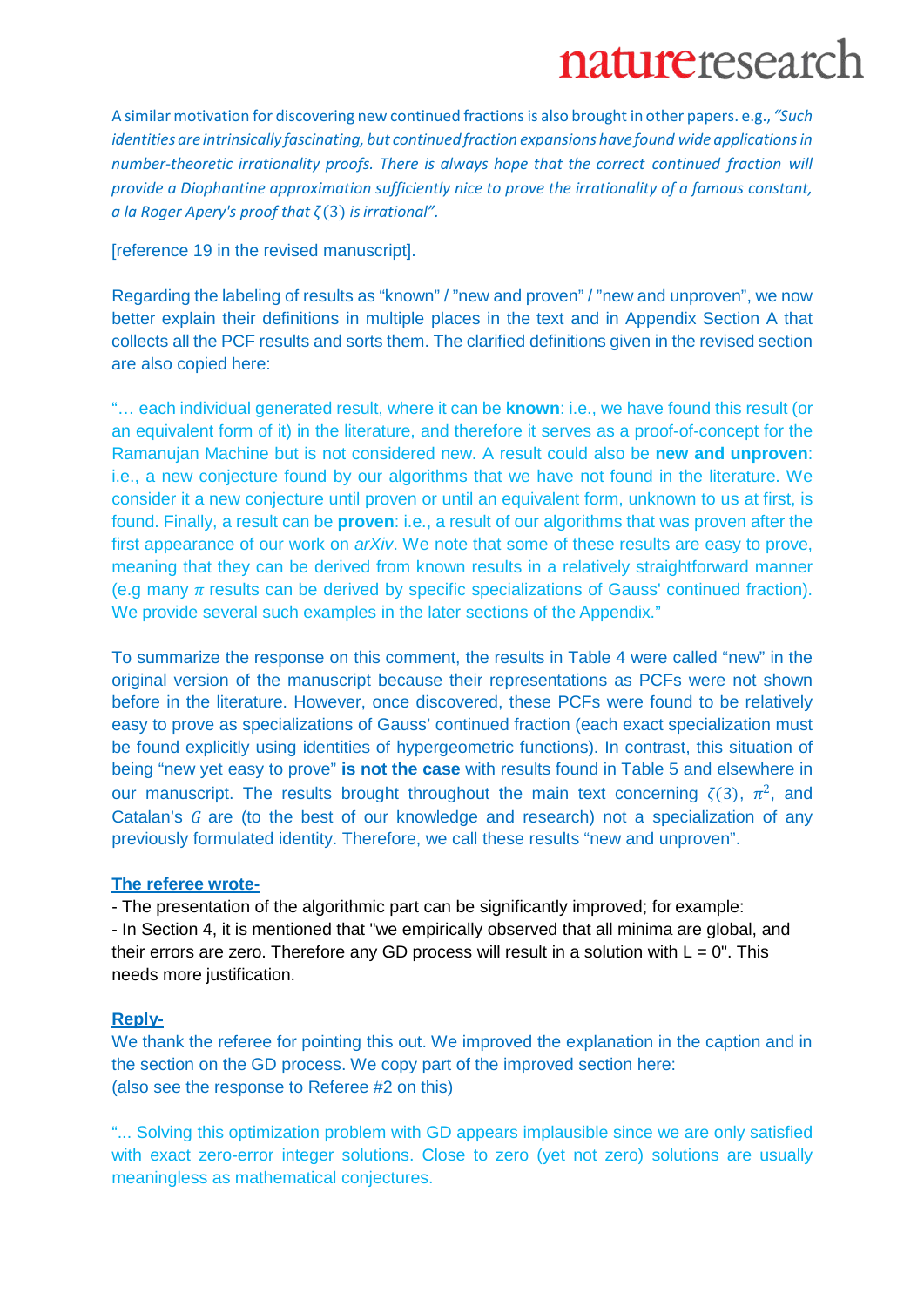Nevertheless, we found a significant feature of the loss landscape of the described problem that helped us develop a slightly modified GD, which we name 'Descent&Repel' (Fig. 4). Examples of the results appear in Table 1. Without the restriction of being integers, the zero-error minima are not 0-dimensional points but rather (d-1)-dimensional manifolds with d being the number of optimization variables. Specifically, in the case plotted in Fig. 4, there are d=2 optimization variables, and therefore a 1-dimensional manifold of minima - appear as bright curves in the maps. This dimensionality of the minima is expected given the definition of the error that only poses a single constraint. We empirically validated that almost all minima have zero error (i.e., resulting in exact equality). Therefore, the GD process is expected to result in a solution with  $L = 0$ . The high dimension of the manifold of minima motivates our approach of adding the repel step to the algorithm since most minima have a neighborhood that contains additional minima."

The rest of the section provides examples and describes the algorithm in three stages (the descriptions there are also revised substantially). Moreover, we have made a similar improvement in the presentation of the MITM-GD algorithm (in Section 3).

#### **The referee wrote-**

- It is mentioned that the repel mechanism is used to increase the search space, and thus "the probability of finding a match in space". In light of the above comment, do all initial conditions lead to a solution?

#### **Reply-**

No. Most initial conditions do not lead to a solution, as they get "stuck" in an area of space where the integer parameters do not reach the global minimum of an exact zero loss (it is possible to identify when the process is stuck and when it converges to a solution). This scenario is very common in GD algorithms in the field of machine learning, where each initial condition has a high chance of reaching a local minimum instead of a global minimum. For our goal of finding a formula for a fundamental constant, a non-zero loss minimum is irrelevant, which makes our problem crucially different from other problems in machine learning that use GD-type algorithms.

## **The referee wrote-**

- The paragraph after Equation 7 is unclear, and its logic should be re-visited: Unclear why the dimensionality of the manifold is relevant to the discussion, unclear whether GD refers to vanilla gradient descent or to the version with discretization — especially since the last sentence in the paragraph infers a property on the problem with integer constraints.

#### **Reply-**

We thank the referee for this comment. The paragraph after Eq. 7 has been revised in order to be more informative (also see the text copied above). The algorithm has discretization in its third stage, where we combine the regular gradient descent with a loss function that optimizes for integer solutions. The first stage of the algorithm performs a regular gradient descent without discretization.

Importantly, the dimensionality of the minima arises directly from the definition of the error. The error we use is the square of distance between the LHS and RHS, which only poses a single constraint on the d parameters. Therefore, the dimension of the manifold of possible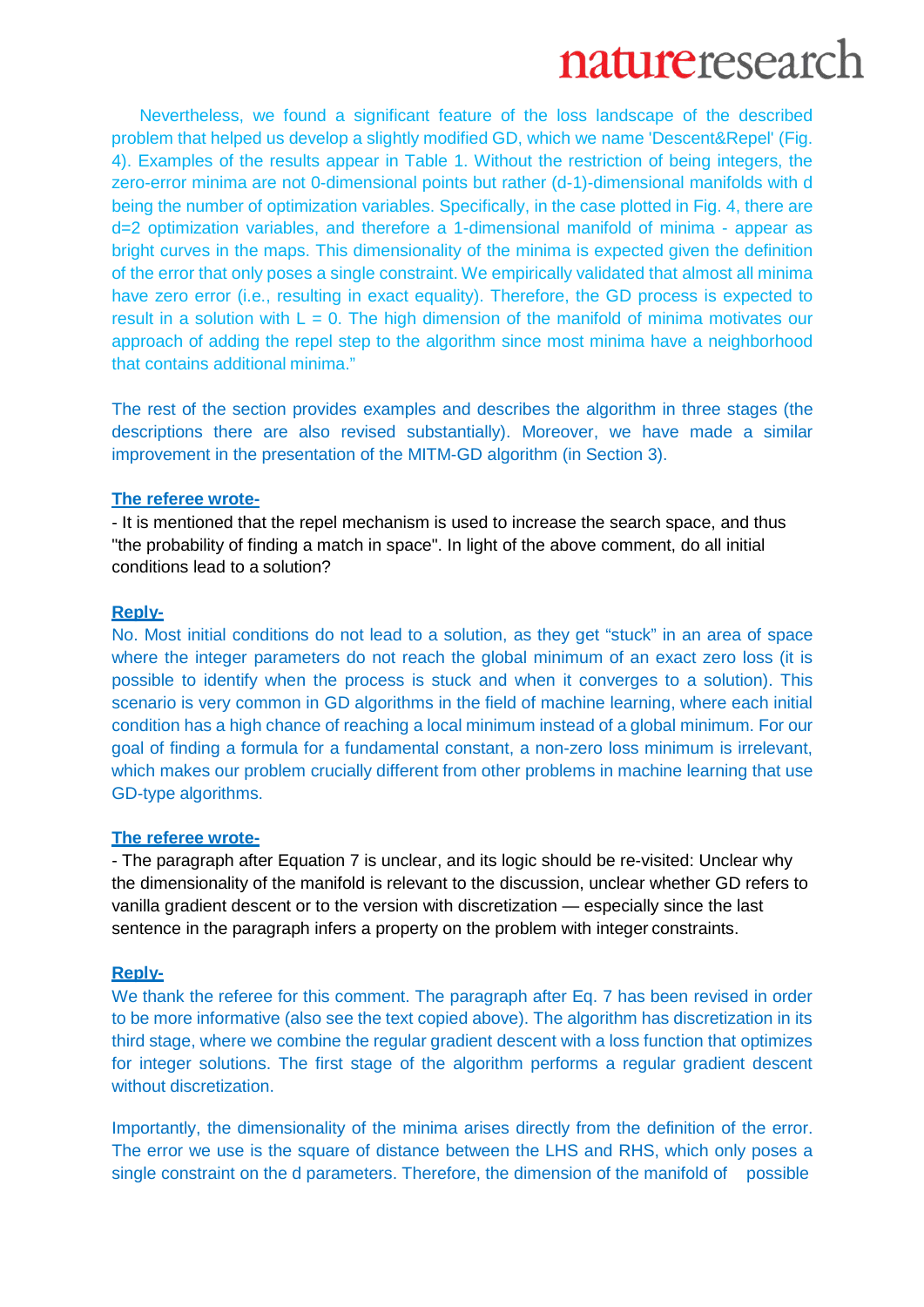solutions is typically d-1. It is the additional constraint of searching for integers that causes solutions to be extremely rare despite the high dimension of the manifold.

Following the comments of both Referees #1 and #2 on the gradient descent algorithm, the details of the algorithm are now explained better (see the revised Section 4).

## **The referee wrote-**

- What are x and y axes in Figure 4.

## **Reply-**

We added a sentence in the caption defining the axes. The axes are parameters of the GD and can be chosen in many different ways (examples defined in the captions of Fig. 4 and 6).

#### **The referee wrote-**

- Motivation of Descent and repel. It is mentioned that MITM-RF is not "scalable" — mention more explicitly to which parameters it is desired to scale up.

## **Reply-**

The reason we consider MITM-RF as more limited than the GD approach is the computational complexity.

If we wish to expand to much higher order polynomials, MITM-RF is impractical due to the exponential complexity growth with the degrees of the polynomials. In contrast, GD-type searches are being used regularly in the machine learning community to optimize parameters over such large spaces. Therefore, it is possible that the GD-type search will become of greater value when the search space grows.

## **To conclude our response to the referee**

We thank the referee for helping us improve the manuscript. We are especially grateful for the suggestion to explore the efficiency of the computation of fundamental constants using our results - this led us to a new contribution related to the Diophantine approximation of the Catalan constant.

We hope that the referee now shares our excitement about this study and its promise.

## *Referee #2 (Remarks to the Author):*

**The referee wrote-**Dear Editors,

I read the submission

"The Ramanujan Machine: Automatically Generated Conjectures on Fundamental Constants" By: Raayoni et al MS: 2020-04-07825

with great interest.

The paper attempts to generate new identities, specifically polynomial continued fractions, by generating large sets of potential candidates and then using a gradient-descent optimization to zoom in "correct" ones by checking to hundreds of digits of precision. Consequently, many correct expressions are found, and impressively, new conjectures have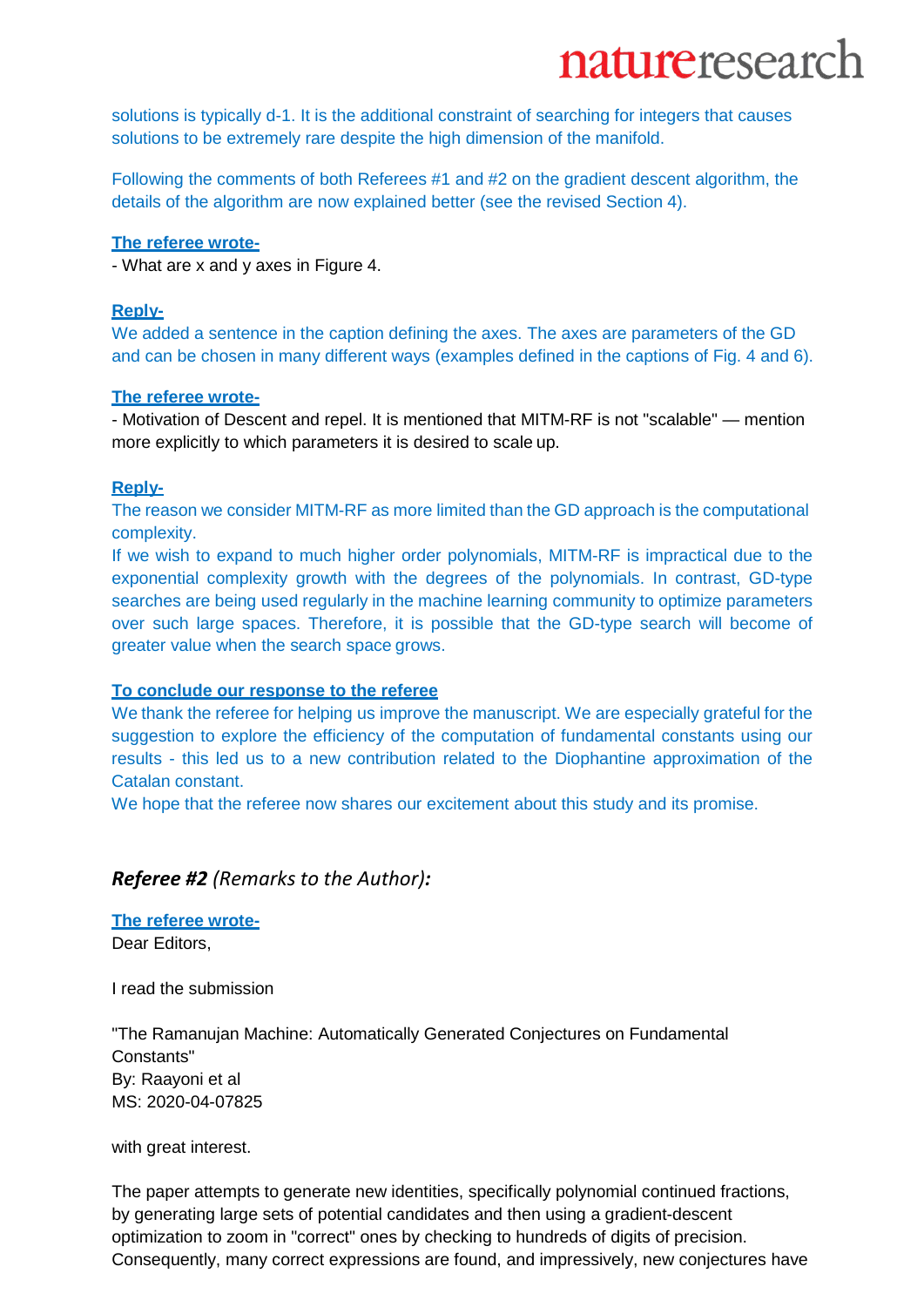been raised, some of which have been proven since the appearance of the paper on ArXiv and several more still open.

As stated in the appendix and the conclusions, this exercise has prompted an interactive website (in the spirit of PolyMath, GIMP, etc,) [www.RamanujanMachine.com](http://www.ramanujanmachine.com/) that has inspired the mathematics community to prove some of the new conjectures.

I am very sympathetic to this experimental approach to mathematics using the best resources of today: computer algebra and machine-learning. I therefore recommend the article for publication in Nature subject to the following revisions:

## **Reply-**

We are grateful to the referee for the detailed review and constructive comments that we answer point-by-point below.

#### **The referee wrote-**

- It would be good to include a discussion on why PCFs are chosen (out of the myriad of possible mathematical structures) for the experimentation and why this is a perfectly adapted problem to their philosophy. An excellent summary of the subject is

Bowman and J. Mc Laughlin, Polynomial continued fractions, Acta Arithmetica, 103(4) (2002), 329–342

and should be cited.

## **Reply-**

We thank the referee for this comment and now cite this reference. We also added two new paragraphs in the introduction that add motivation for the importance of PCFs, and also expand the discussion on certain applications of PCFs.

The new introduction paragraphs are also copied here

"One reason we choose to focus on PCFs in this work is their ability to capture a sweetspot between simplicity and wide implications. Their structure is quite accessible for computerbased exploration using operations on large integers, making them a good object for a testground while examining an automated conjecturing approach. At the same time, PCFs turn out to naturally appear in many problems in mathematics, to connect to many special functions and generalize all infinite sums. PCFs also enable isolating unique aspects of importance to fundamental constants such as testing irrationality or normality using efficient computation methods to high precision (see Appendix sections D and G).

A possible explanation for why PCFs are so abundant in areas of mathematics is that they constitute an important special case of a general mathematical object: linear recurrences with polynomial coefficients, which for recurrences of depth 2 correspond to PCFs, and appear in this way in many mathematical problems (PCFs with alternating polynomials - as shown below - further correspond to recursion depths >2). The solutions to such recurrences are usually very complex and include special functions (i.e., hypergeometric functions, incomplete gamma function, etc.). For this reason, finding new PCF identities is valuable for different mathematical objects, especially so when incorporated as part of symbolic calculations programs (such as Maple and Wolfram Mathematica). More on PCFs in the Appendix."

#### **The referee wrote-**

- In Sec 2 for Related Works, it might be worth citing explorations in supervised and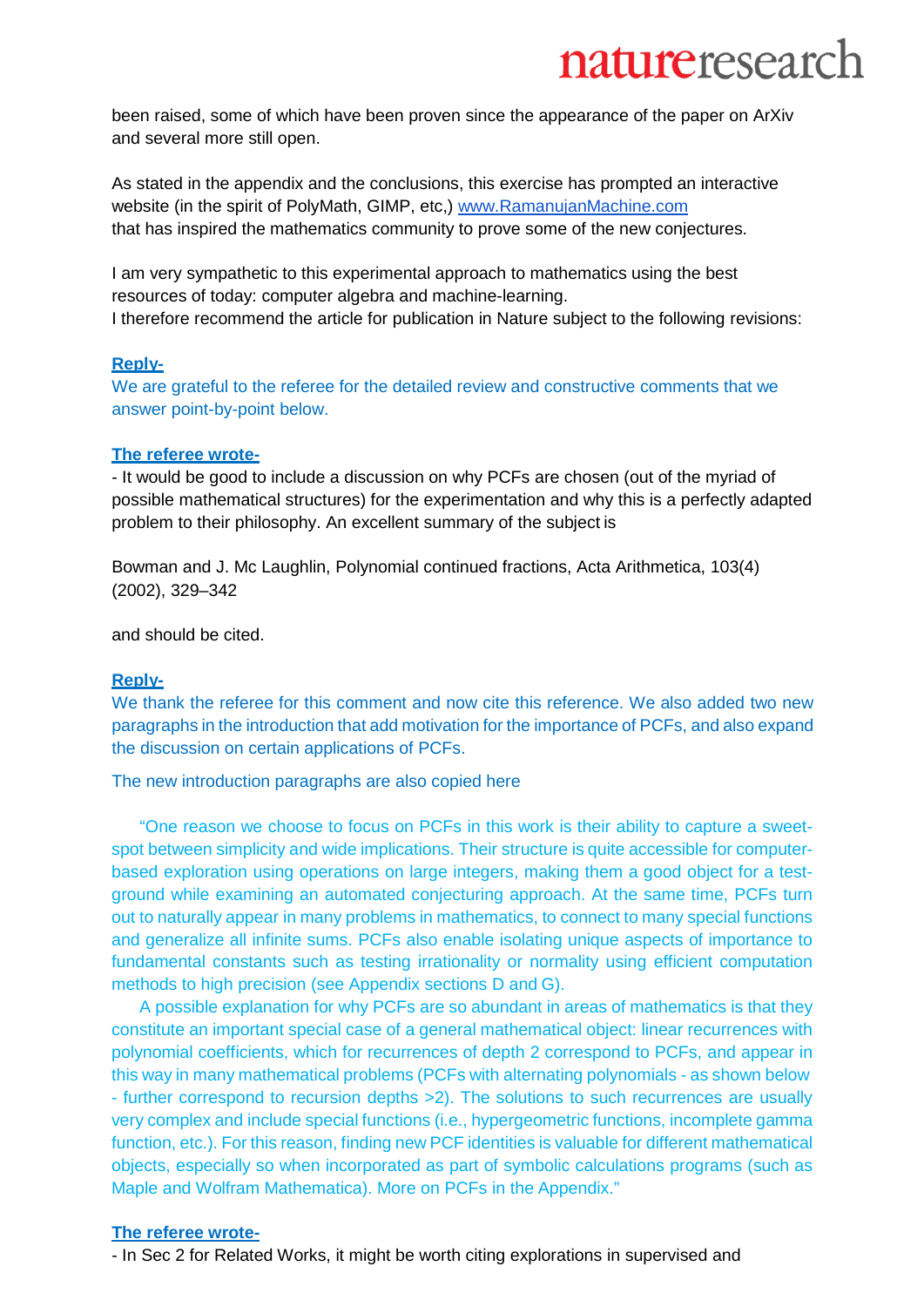unsupervised machine-learning (very much in the spirit of this paper in attempting to find structure and generate new conjectures, and not in the style of ATP) have been applied to study of the physical laws

"Discovering Physical Concepts with Neural Networks", Raban Iten et al, PHYSICAL REVIEW LETTERS 124, 010508 (2020);

"Deep-Learning the Landscape", by Y.-H. He [https://arxiv.org/abs/1706.02714,](https://arxiv.org/abs/1706.02714) Phys.Lett.B 774 (2017) 564-568

and number theory

"Machine Learning meets Number Theory: The Data Science of Birch- Swinnerton-Dyer", L. Alessandretti, A. Baronchelli, Y.-H. He <https://arxiv.org/abs/1911.02008>

## **Reply-**

This is a very good suggestion. The revised manuscript now has an additional paragraph in the section on related works, citing these papers and a few other recent advances, especially on applying AI and modern machine learning techniques in physics.

## **The referee wrote-**

- Eq (5): Can the author give a brief account of the type (or full list) of the polynomials \alpha, \beta, \gamma, \delta as well as the function f\_i (e.g. what does i index? how many such function are tried?) that was used in the search? How exhaustive was it? Also, please present an idea of the running time and on what machine.

## **Reply-**

We added more information on the space of parameters used in each algorithm and elaborated on the running times used for the runs we performed. These details are now provided in the respective sections in the main text and appendices.

We also added this information in the git code that we share online, so other users can estimate running time. (Specifically, there is a test code that provides many of our results, together with detailed comments that help new users to run the code for the first time).

We are still far from using the full potential of the current algorithms because more computational power can be very valuable to extend the enumeration (so far, we ran solely on simple PCs, without exploiting acceleration, distribution, nor cloud computing services). The additional information on the enumerated space and running time that we now provide in the revised manuscript can help to emphasize the potential for improvements in future work.

To give an idea of actual running times, we copy the new paragraph in Appendix Section A:

"Creation of the LHS hash table takes ~10 minutes for the typical search spaces we used of  $10<sup>8</sup>$  possible terms (executed on a regular computer). The RHS enumeration step is slower, taking  $\sim$  10/*C* minutes for a search space of just 10<sup>7</sup>formulas (executed on a regular computer). It is worth noting that for the PCFs we found, the required RHS search spaces were significantly larger than the required LHS search spaces, and so the running time of the RHS was the main compute bottleneck. Nevertheless, this trend may be a coincidence related to the fundamental constants or the type of LHS functions we chose. Future runs maybenefit from a larger memory for larger LHS hash-tables."

The running times specified here were calculated on a computer that has only 2 cores and 8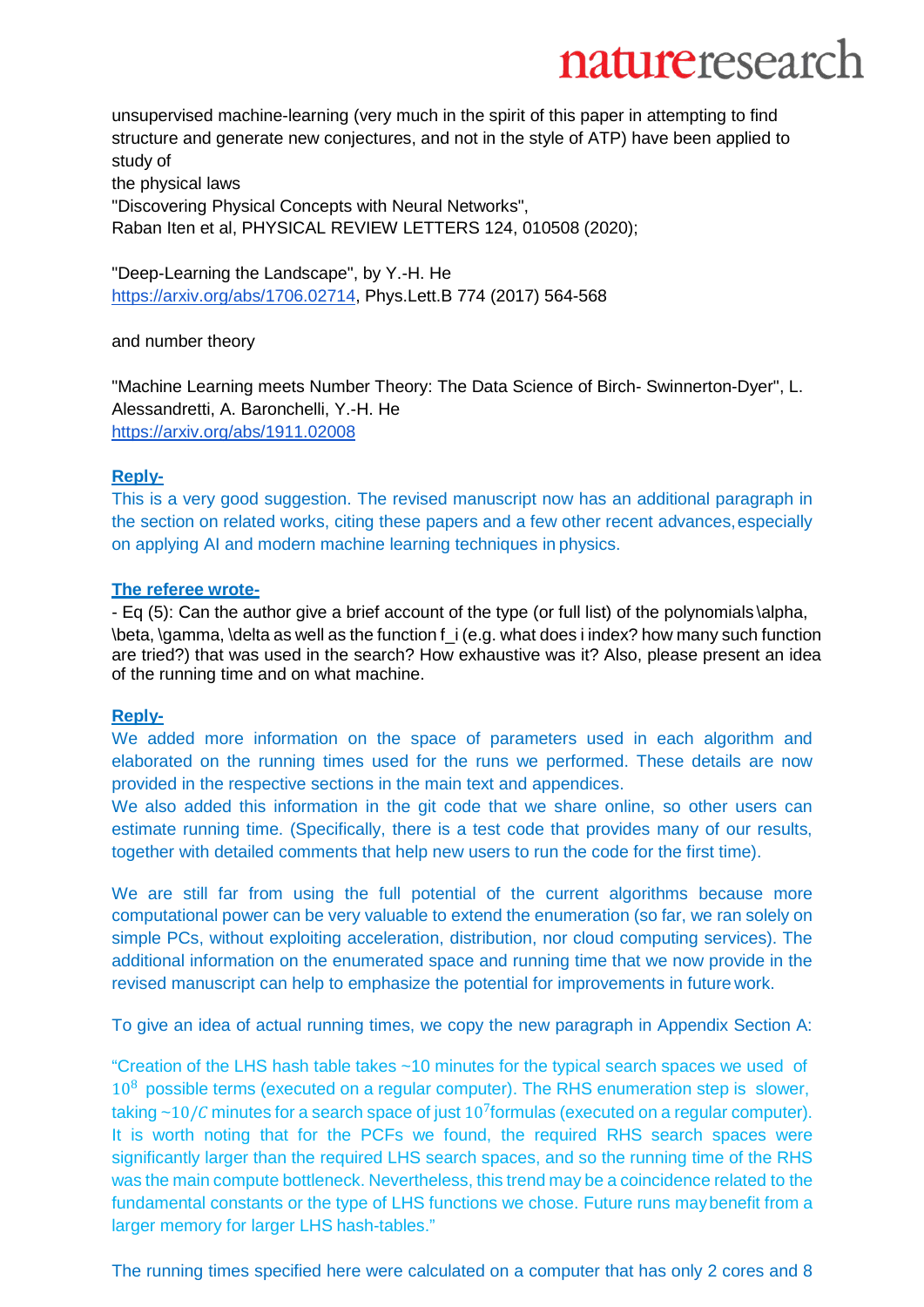GB of RAM - meaning no special computational resources were used. Although our resources were quite limited, we were still able to discover novel results, which shows our approach's potential.

Let us explain how these running times depend on the search space that we used: The search space size is defined as the number of possible formulas. For example, we can initiate a naive search for  $\alpha$  as a degree 1 polynomial and  $\beta$  as a degree 2 polynomial, with all coefficients being between 0 and 25. This space will have  $\sim 10^7$  RHS PCFs and will take  $\sim 10$  minutes (this search space is good for finding pi related PCFs). Our code is quite modular, so one can facilitate understanding of the structure of expected results to more delicately fine-tune the search space to include high degree polynomials while keeping the number of terms small enough. Our longest search took ~4 days. More detailed examples now appear in our opensource github page.

## **The referee wrote-**

- Could the authors comment on the success of generating PCFs for algebraic (e.g. Golden ratio) versus transcendental constants (e.g. Pi); do they differ? This would be of substantial interest to the number theory community.

## **Reply-**

This is a very interesting question. We found that certain constants have many more PCFs than others and therefore our approach appears more successful for them. Examples of such constants include e and \phi.

However, we note that the absolute measure of success is not rigorously connected to the absolute number of PCFs (as the spaces are infinite). Instead, we only make such comparisons when testing different fundamental constants under the same fixed space of PCF parameters. It seems that constants like e and \phi generally have more lower-order PCFs than constants like  $\zeta(3)$  and Catalan. Of course, this does not mean that there are "more" PCFs for these constants.

**It is interesting to find the lowest order polynomials that are possible for each fundamental constant**. We now present these questions and related questions in the revised manuscript. For example, we find that pi has lower-order PCFs than pi^2, and that this continues with larger powers, and similarly with larger arguments of the Reimann Zeta function. We updated Appendix Section C with the current values found for each constant, hoping that this will contribute to future studies or stir up new ideas in this direction.

One can see these polynomial orders as a measure of complexity that generalizes the special case of simple continued fractions. For simple continued fractions, it is known that the set of periodic sequences a\_n is a subgroup of the algebraic numbers. PCFs can represent transcendental numbers as well. There may be a way to generalize this concept to define growing levels of complexity of Aleph0 numbers.

## **The referee wrote-**

- The Descent&Repel algorithm needs to be clarified (very much line with the comment above)

\* Move the comment about the variables to be optimized coming from

\alpha, \beta, \gamma, \delta, as coefficients in these polynomials to just below Eq (7), before saying there are d of these. What is the typical number of d? i.e., what are the degrees of the polynomials considered? Presumably, Fig 4, where  $d = 2$ , is only a schematic illustration.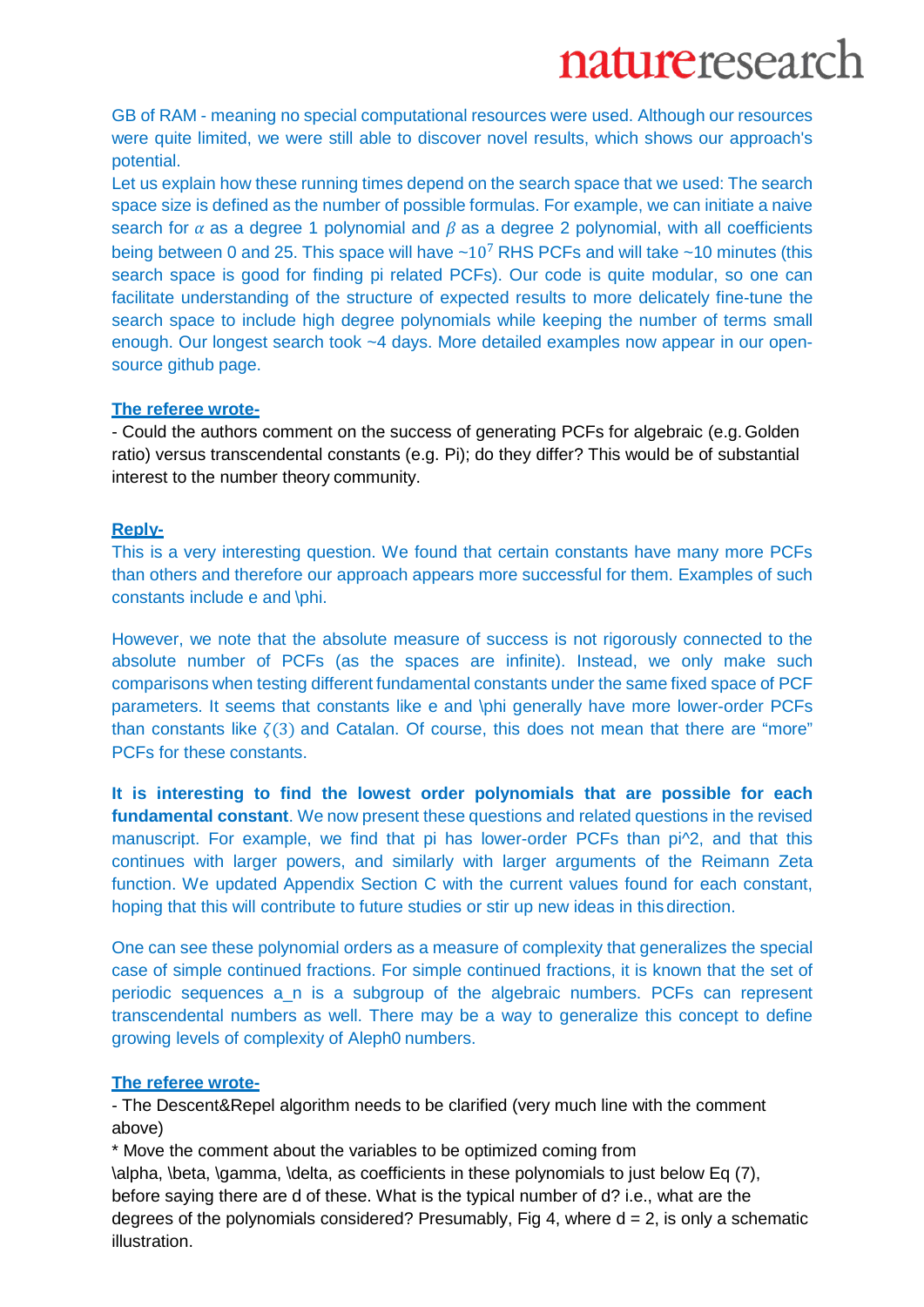### **Reply-**

We thank the referee for this important comment and the careful reading of our manuscript. We apologize for the typos and missing information in the description of the GD algorithm. We revised this section carefully, including the figure and its caption (and the corresponding appendix section). The missing information is now provided in the manuscript.

Our proof-of-concept runs of the Descent&Repel algorithm covered a very small subspace of the possible parameters. Most of the runs we performed were in 2 dimensions, but we also simulated larger spaces as a test of the algorithm.

The fact that already in d=2 we found results motivates trying a much larger space.

#### **The referee wrote-**

\* Why does repulsion help? i.e., why shouldn't one consider integer solutions to the coefficients which are close together in solution space?

### **Reply-**

In early attempts to use gradient descent without repulsion, we noticed that many points converge to the same minimum, often independent of the initial conditions used. Since we hoped the methodology would provide more diverse results that span a wider range of possible solutions, we experimented with different approaches to extend and improve it. After testing different methodologies, we identified the repulsion that performed well in numerical tests. Repulsion helps by causing the points to more effectively cover the space of parameters. This is, of course, a heuristic, like many algorithms in AI these days - we tune the repulsion strength so it creates a typical point-to-point distance that covers the integers in the most effective way.

Regarding the specific strength used for the repulsion, if the repulsion is too weak, then the distance between points will be too small and result in many points that converge to the same minimum. If the repulsion is too strong, then the distance between points will be much larger than the distance between adjacent integers, which will result in many potential integer solutions being missed.

We added this explanation to the section about the algorithm.

### **The referee wrote-**

\* Write the integer-round loss function along side with {\cal L} and explain how the 2 are used alternatingly

## **Reply-**

We thank the referee for spotting this point of confusion and of course we corrected it, writing the two types of loss functions that we use as part of the algorithm. (See the description of stages 1-3 of the algorithm on page 8, where we explain how the two loss functions are alternated in stage 3).

#### **The referee wrote-**

 $*$  in step 1 of the algorithm, what is  $x_t$ ? presumably \mu is step size and  $x_t$  denote the d variables and L is script-L?

## **Reply-**

We thank the referee for this comment. In the revised manuscript, we defined the values of x and the rest of the parameters in stage 1 of the algorithm:

"We perform a standard GD separately for each point  $x_i$ , which is a d-dimensional vector. The loss function L is defined in Eq. 7, and thus, for each point  $x_i$  we define its next iteration t+1 as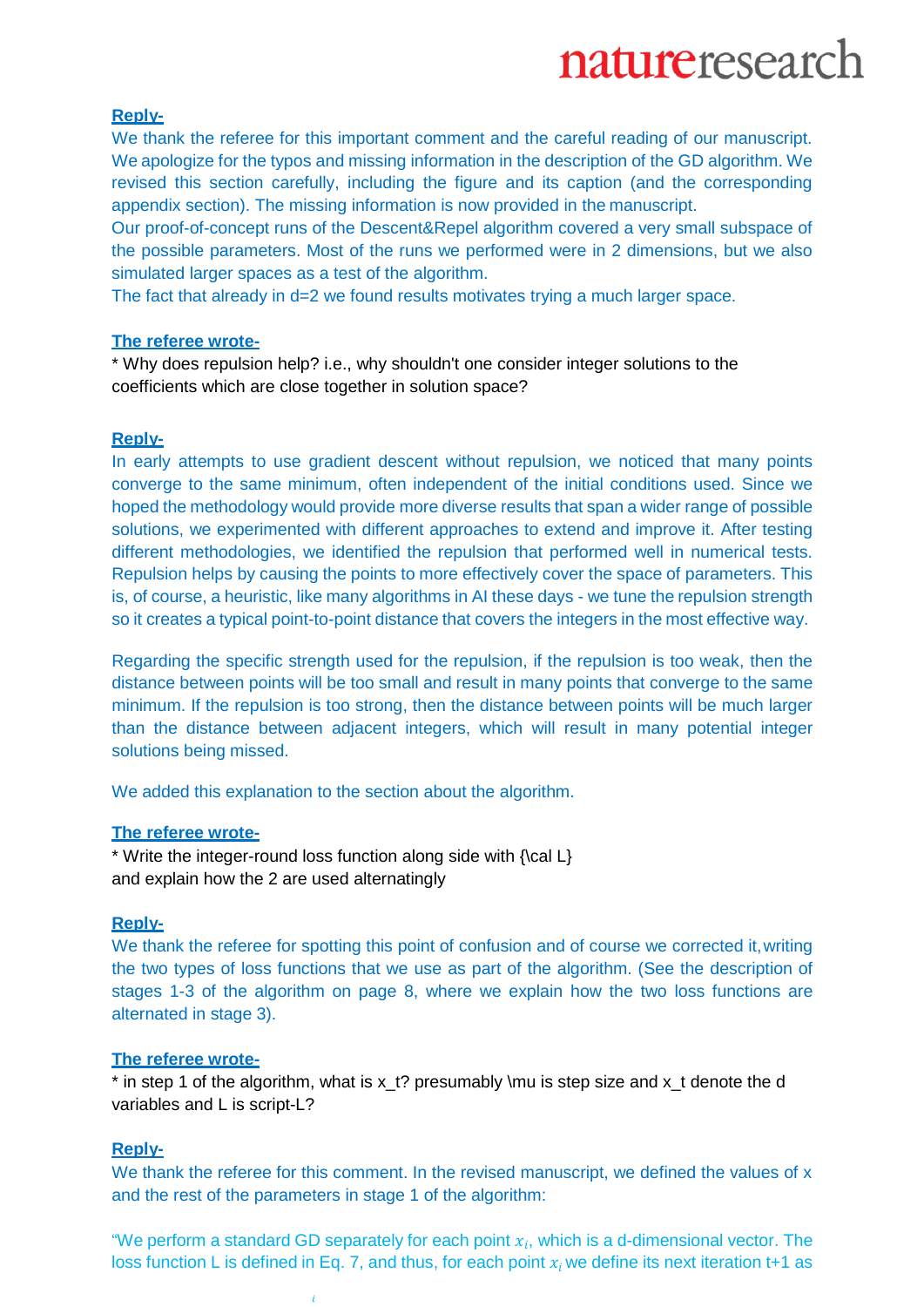## $x_i^{(t+1)} = x_i^{(t)} - \mu \cdot \nabla L \vert_{x^{(t)}}$ , where  $\mu$  is some small enough step size."

Additional revisions are implemented in the other parts of the algorithm (e.g., separating the definitions of the two loss functions).

## **The referee wrote-**

\* In Fig 4, the colour-legend needs to be explained. Why is there no red?

### **Reply-**

The two colorbars were used for two different parts of the figure. The left colorbar was for the loss landscape, while the right colorbar was for the dots that move on the landscape. We now explain it more carefully in the caption. We also modified the right colorbar to be made from colored dots, in order to make the separation clear.

#### **The referee wrote-**

Which Log-error is used? the integer-round one or the one in Eq 7. What are  $(x, y)$  ?

#### **Reply-**

There are two errors being used in the two stages of the algorithm. We apologize for the possible confusion in the previous version and clarified this issue in the improved manuscript.

#### **The referee wrote-**

- A scope of the constants used in the search algorithm (LHS of Eq 5) should be listed explicitly, i.e., which constants (pi, e, Catalan, etc) have been searched, and which have produced good hits. This is particularly relevant to Table 2. Are there any in table which did get a hit and thus a conjecture?

## **Reply-**

We now detail the full scope of constants that were searched for in section 5.4. We alsorefer to that section when discussing the successful runs, which produced the results in chapter 3. The constants for which we conducted searches (in addition to the ones which produced results) are Riemann's  $\zeta(5)$ , Euler-Mascheroni  $\gamma$ , and Khinchin's  $K_0$ . Additionally, we ran some searches for the Feigenbaum's  $\delta$ .

#### **The referee wrote-**

- Small typographical errors such as:
- \* All equations and footnotes (e.g. footnote 5) need to be punctuated;
- \* The quotation marks are all wrongly type-set; make sure to use
- ` instead of ' for the beginning of the quote in LaTeX.
- \* Top left box of Figure 2, is that supposed to be PCF?

## **Reply-**

All these errors are now fixed throughout the main text and appendices. We thank the referee for the detailed review and careful reading that helped to improve our work substantially.

## **To conclude our response to the referee**

We are grateful for the strong positive review and for the helpful comments.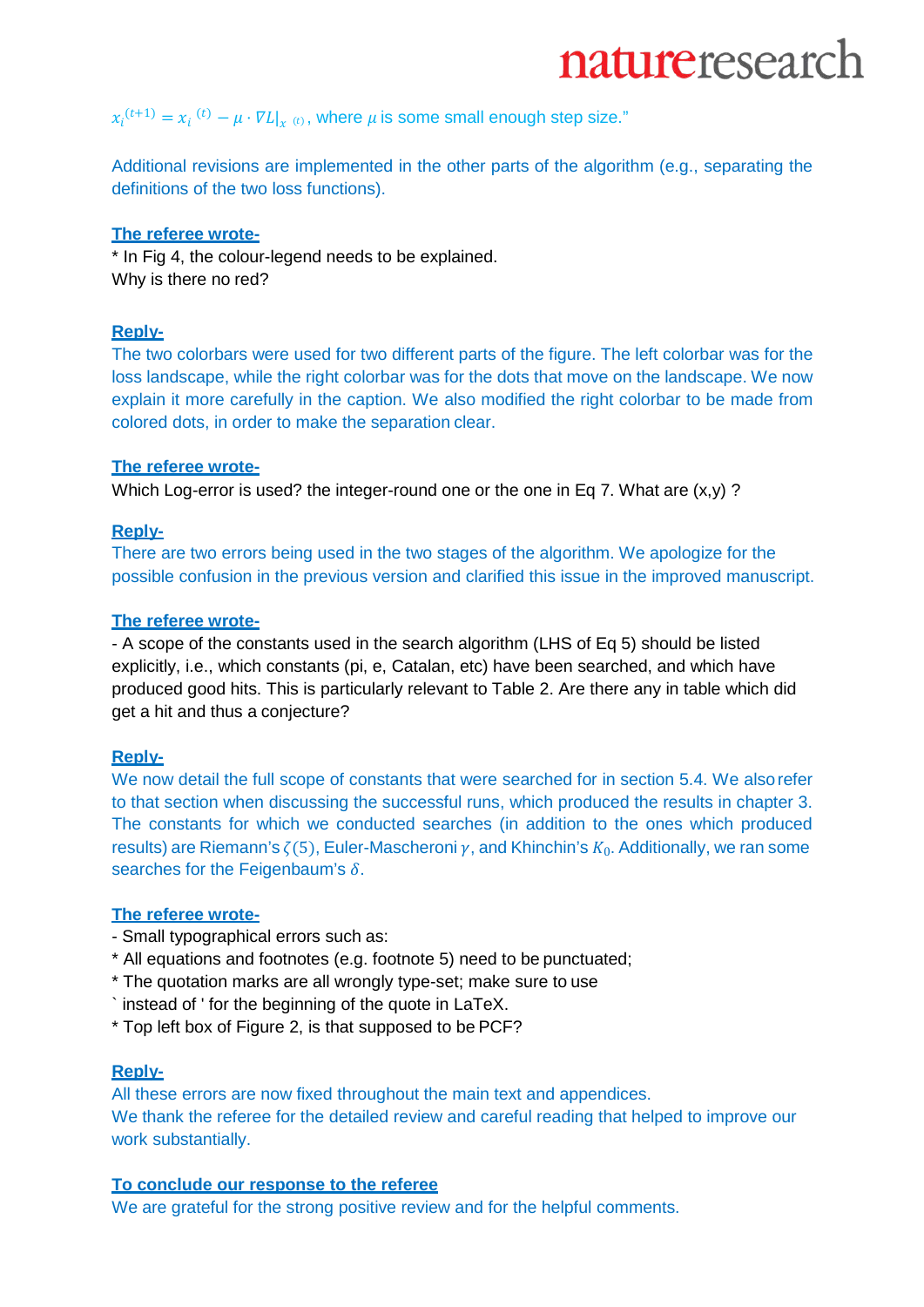## *Referee #3 (Remarks to the Author):*

## **The referee wrote-**

A. This is a seminal paper describing two very efficient algorithms to generate intriguing conjectures with far-reaching potential applications.

B. While the LLL and PSQL were used in an ad hoc way before, the systematic and unified approach described here is very novel and significant.

C. Very valid and the authors share all their ample data and output in their web-site for the benefit of the mathematical world.

## **Reply-**

We thank the referee for emphasizing the novelty of our work and its open-source approach that contributes to the wider community - this is especially important for us.

## **The referee wrote-**

D. Since this is mathematics, the standards are much higher than in the physical scientist, and all their conjectures are virtually certain, even those still awaiting a formal proof.

## **Reply-**

We are especially glad for this comment.

We think that it is a very important point of difference between our efforts with fundamental constants and the vast interest in recent years in automated conjecturing in physics. Indeed, the amount of data in a fundamental constant makes the conjectures virtually certain because of the ability to check each conjecture to arbitrary precision. This precision and the availability of data is what makes the situation very different from the attempts to use algorithms to find conjectures in physics (which has recently become a hot topic in the machine learning community). In contrast with our case, in physics, the availability of data is often the bottleneck, creating very different requirements for the algorithms.

In the revised manuscript, we now also cite key papers on AI in physics to help make the connection and show this important difference.

## **The referee wrote-**

E. Perfect

F. The references should be carefully copy-edited.

e.g. (put please check everything)

Ref. 18: the authors' names are reversed and they should include first names (or at least first initial)

Ref. 20: A=b -> A=B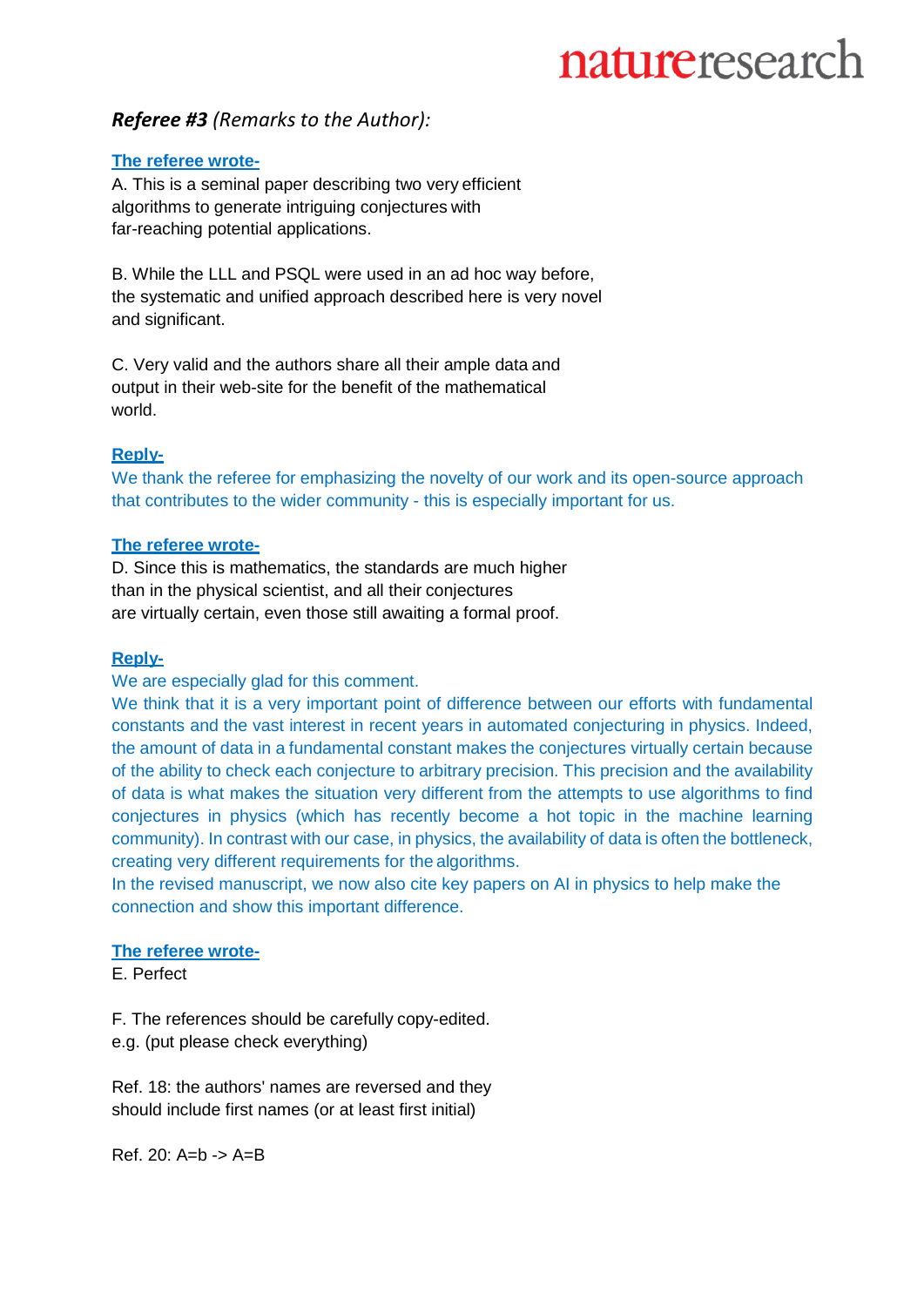Ref. 45: ditto (and also the title is

wrong) Ref. 60: ditto

## **Reply-**

We really appreciate the thorough reading and catching these typos. We corrected all of them.

#### **The referee wrote-**

G. See above, otherwise perfect

H. Very well-written, lucid, and engaging. A true Tour-de-forice

#### **To conclude our response to the referee**

We thank the referee for the strong positive review and for helping to improve our manuscript.

#### **Reviewer Reports on the First Revision:**

Referee #2 (Remarks to the Author):

I had a look of the revised manuscript, focusing on how the authors address my comments in particular and I am happy with the response.

#### Referee #3 (Remarks to the Author):

All the objections of the referees were very nicely addressed, and now the paper is yet stronger.

This is a very significant contribution to the budding field of experimental mathematics, that used be considered an oxymoron, but the future of mathematics is in that direction.

I strongly recommend acceptance.

#### Referee #4 (Remarks to the Author):

This manuscript describes what the authors term "The Ramanujan Machine", which is a semiautomatic algorithm and computer implementation that permits one to computationally generate conjectural identities of the general form  $C = PCF(a,b)$ \$, where  $SC$ \$ is a specific mathematical constant and \$PCF(a,b)\$ is a polynomial continued fraction. Here a "polynomial continued fraction" is a continued fraction whose numerators  $a(n)$  and denominators  $b(n)$  are given by the integer-coefficient polynomial functions  $\alpha(x)\$  and  $\beta(x)\$ , respectively, for  $x = 0, 1, 2$ , ...\$.

The authors document how their algorithm and software implementation have not only recovered a number of known identities of this form, but have generated numerous previously unknown mathematical identity conjectures, some but not all of which have been subsequently proven by conventional formal methods.